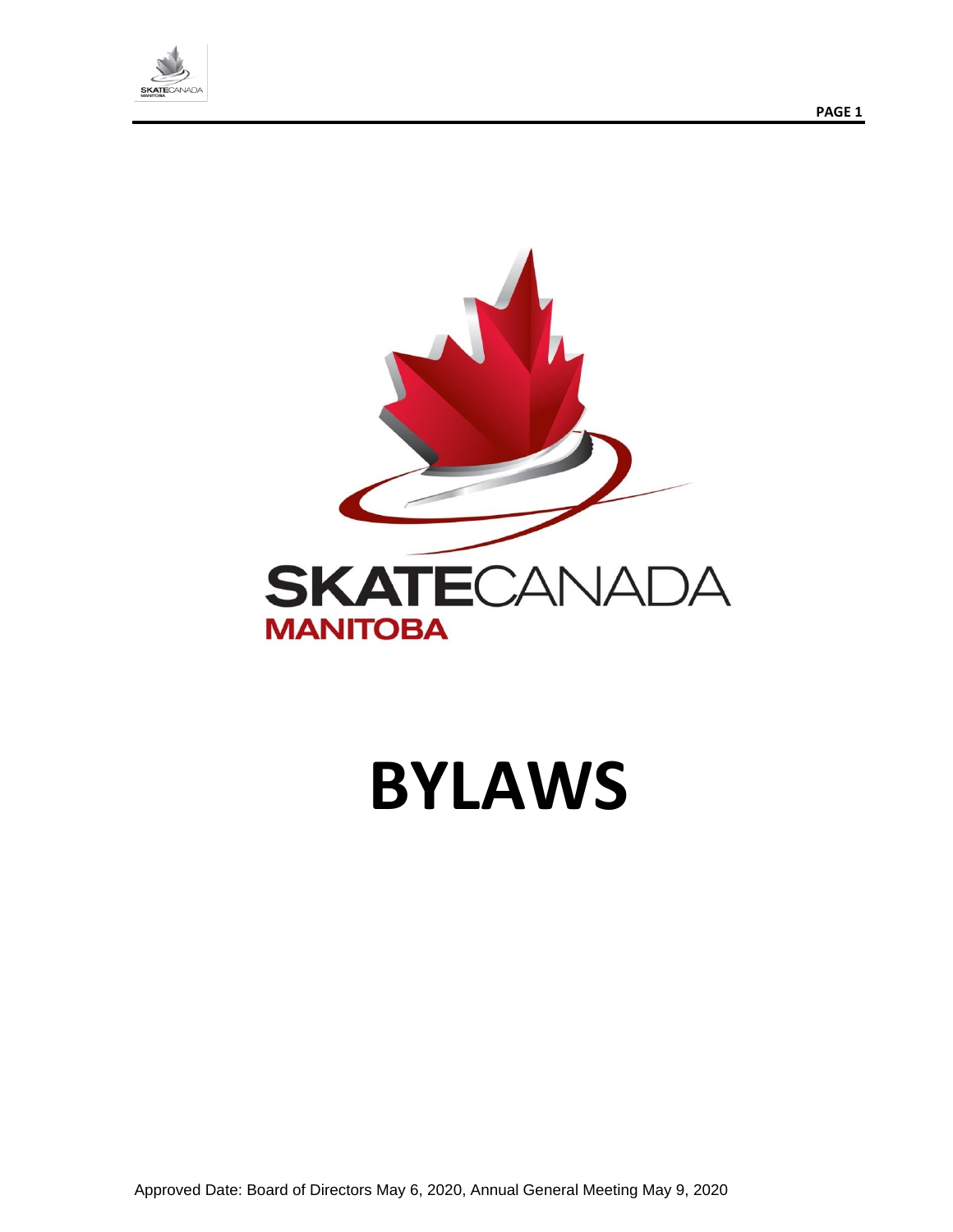

# Contents

| <b>ARTICLE I</b>   |  |
|--------------------|--|
| 1.1                |  |
| 1.2                |  |
| 1.3                |  |
| 1.4                |  |
| 1.5                |  |
| 1.6                |  |
| 1.7                |  |
| 1.8                |  |
| <b>ARTICLE II</b>  |  |
| <b>ARTICLE III</b> |  |
| <b>ARTICLE IV</b>  |  |
| 4.1                |  |
| 4.2                |  |
| 4.3                |  |
| 4.4                |  |
| 4.5                |  |
| 4.6                |  |
| 4.7                |  |
| 4.8                |  |
| 4.9                |  |
| 4.10<br>4.11       |  |
| 4.12               |  |
| 4.13               |  |
| 4.14               |  |
|                    |  |
| 4.15               |  |
| 4.16               |  |
| 4.17               |  |
| 4.18               |  |
| 4.19               |  |
| <b>ARTICLE V</b>   |  |
| 5.2                |  |
|                    |  |
| 5.4                |  |
| 5.5                |  |
| 5.6                |  |
|                    |  |
| 5.7                |  |
|                    |  |
| 5.8                |  |
| 5.9                |  |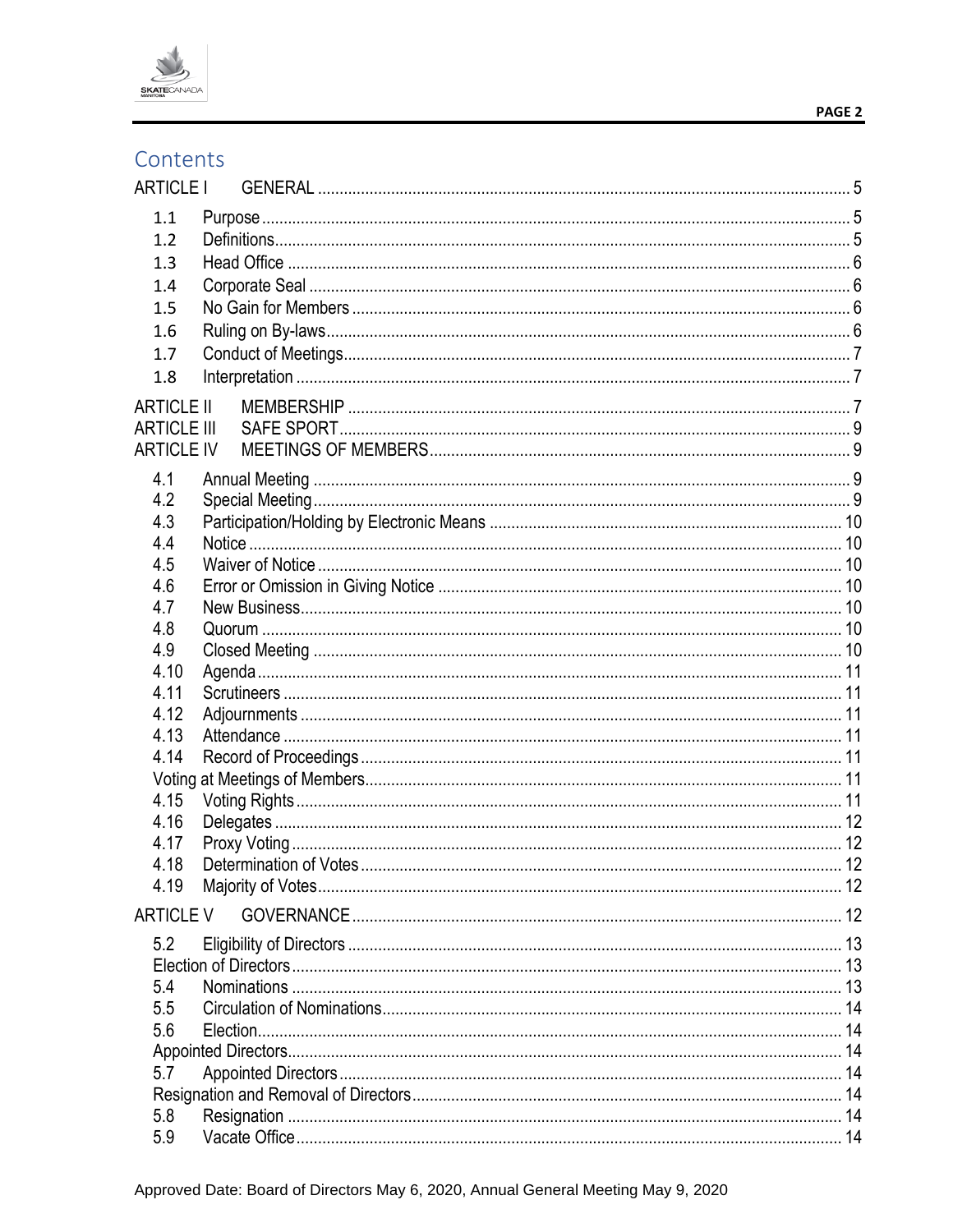

| 5.10                |  |
|---------------------|--|
|                     |  |
| 5.11                |  |
|                     |  |
|                     |  |
| 5.12                |  |
| 5.13                |  |
| 5.14                |  |
| 5.15                |  |
| 5.16                |  |
| 5.17                |  |
| 5.18                |  |
| 5.19                |  |
| 5.20                |  |
| 5.21                |  |
|                     |  |
| 5.22                |  |
|                     |  |
| 5.23                |  |
| 5.24                |  |
|                     |  |
|                     |  |
| 6.2                 |  |
| 6.3                 |  |
| 6.4                 |  |
| 6.5                 |  |
| 6.6                 |  |
|                     |  |
| <b>ARTICLE VII</b>  |  |
| 7.1                 |  |
| 7.2                 |  |
| 7.3                 |  |
| 7.4                 |  |
| 7.5                 |  |
| 7.6                 |  |
| 7.7                 |  |
|                     |  |
| <b>ARTICLE VIII</b> |  |
| 8.1                 |  |
| 8.2                 |  |
| 8.3                 |  |
| 8.4                 |  |
| <b>ARTICLE IX</b>   |  |
|                     |  |
| 9.1                 |  |
| 9.2                 |  |
| 9.3                 |  |
| 9.4                 |  |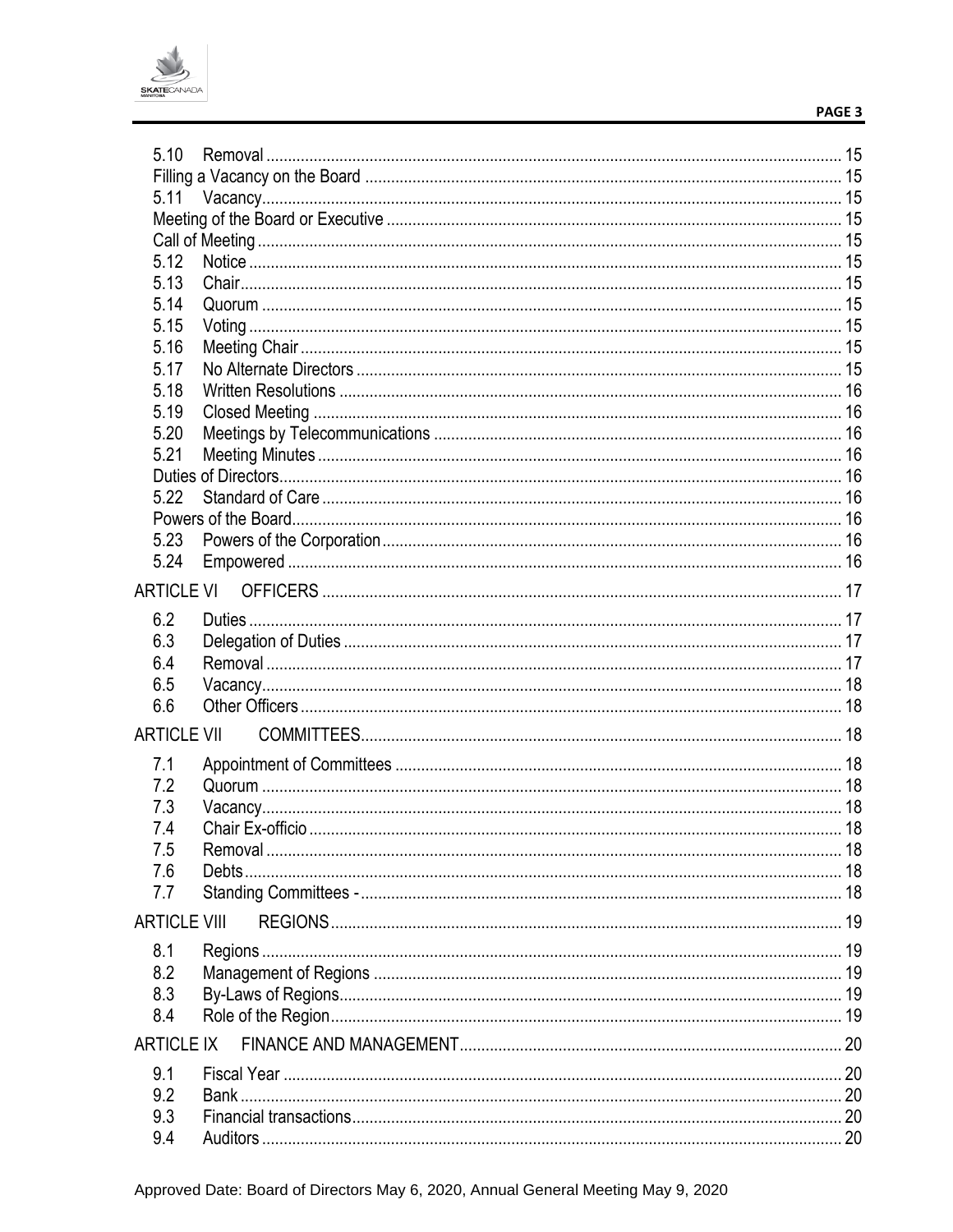

#### PAGE 4

| 9.5                 |  |
|---------------------|--|
| 9.6                 |  |
| 9.7                 |  |
| 9.8                 |  |
| 9.9                 |  |
| 9.10                |  |
| 9.11                |  |
|                     |  |
| 9.13                |  |
| <b>ARTICLE X</b>    |  |
| <b>ARTICLE XI</b>   |  |
| <b>ARTICLE XII</b>  |  |
| <b>ARTICLE XIII</b> |  |
| 13.1                |  |
| 13.2                |  |
| 13.3                |  |
| <b>ARTICLE XIV</b>  |  |
| 14.1                |  |
| 14.2                |  |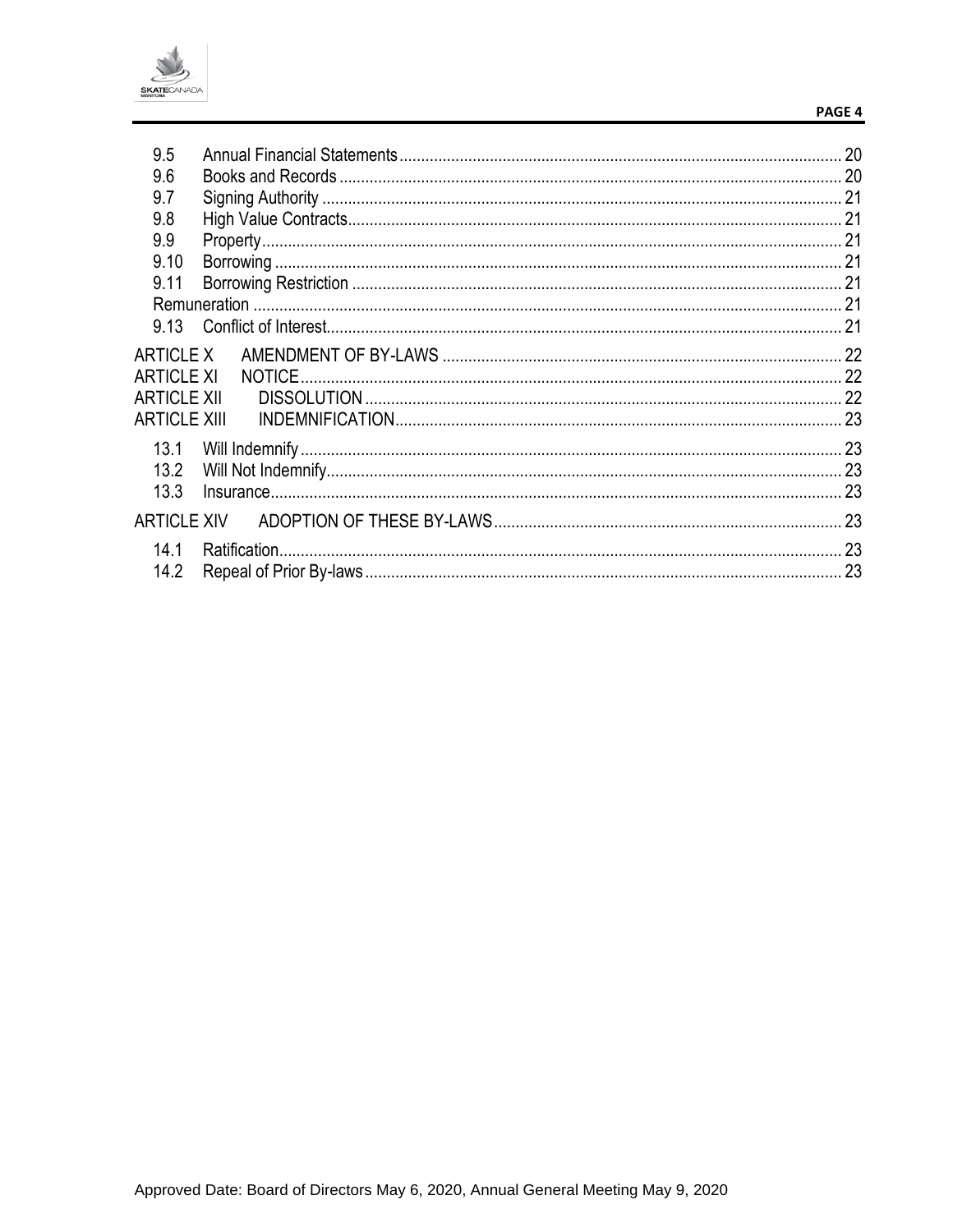

# <span id="page-4-0"></span>**ARTICLE I GENERAL**

- <span id="page-4-1"></span>**1.1 Purpose –** These By-laws relate to the general conduct of the affairs of Skate Canada Manitoba, which as the Provincial Sport Organization representing figure skating in the Province of Manitoba; and as a recognized Section as defined within the Skate Canada bylaws, shall represent the interests, advance and promote the sport within the Province of Manitoba. A corporation without share capital incorporated under the Manitoba Corporations Act.
- <span id="page-4-2"></span>**1.2 Definitions** – The following terms have these meaning in these By-laws
	- **a.** *Act* the Manitoba Corporations Act (C.C.S.M. c. C225), as amended
	- **b.** *Annual General Meeting*  the Annual General Meeting of the members and will be presented at that meeting a financial statement
	- **c.** *Appointed Director*  a Director appointed by the Board by way of Ordinary Resolution;
	- **d.** *Auditor* an individual appointed by the Members at the Annual General Meeting of the Members to audit the books, accounts and records of the Corporation for a report to the Members at the next Annual Meeting. The Auditor will not be an Employee or a Director of the Corporation
	- **e.** *Articles*  the Corporation's Articles of Incorporation filed with the Registrar
	- **f.** *Board*  the Board of Directors of Skate Canada Manitoba
	- **g.** *Chairperson* the person elected to the office of Chair.
	- **h.** *Club*  a non-profit organization that is operating for the general purpose of providing Skate Canada skating programs and is managed by a volunteer board of directors
	- **i.** *Coach Representative*  Registered Professional Coach in Good Standing who is registered as a resident within the Section and who has been elected by registered Professional Coaches in Good Standing within the Section in accordance with these By-laws;
	- **j.** *Corporation* Skate Canada Manitoba
	- **k.** *Days* days including weekends and holidays
	- **l.** *Delegate*  a representative of a Club entitled to vote at Annual General Meetings and Special Meetings;
	- **m.** *Director* an individual elected or appointed to serve on the Board pursuant to these By-laws;
	- **n.** *Good Standing*  a person who has paid all dues outstanding to Skate Canada, the Section, a club, or skating school, who has not been suspended or expelled, has completed and remitted all documents required, has complied with all governing documents and who the Board has not declared to not be in good standing. In the case of members, a member whose membership has not been terminated in accordance with Skate Canada By-laws;
	- **o.** *Member* each entity or individual that meets the requirements of any of the three member classes as defined in 2.4;
	- **p.** *Membership Year*  the term of each Member's Membership is from September 1 of the year in which Membership is granted in accordance with Skate Canada by-laws,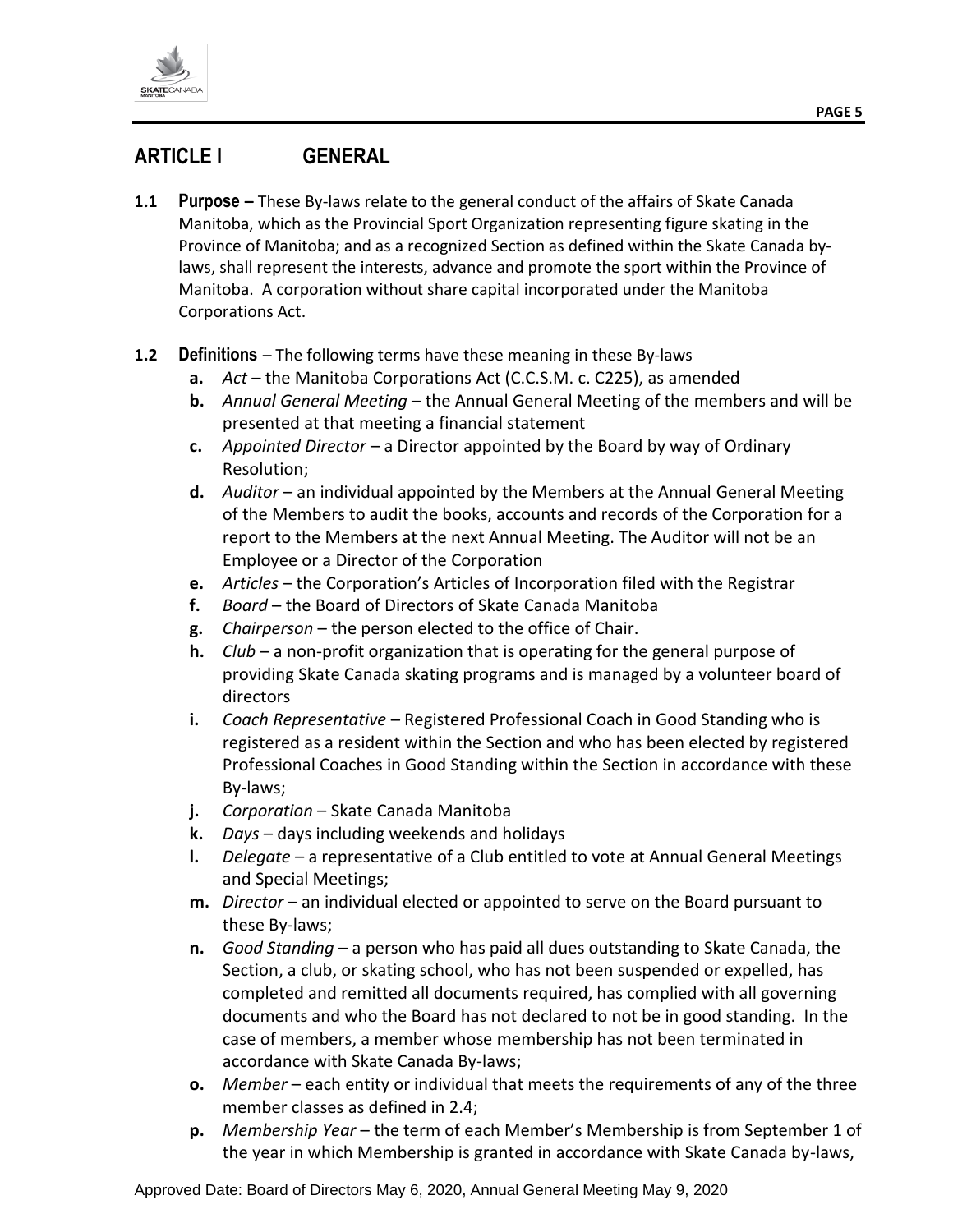

until August 31 of the following year and which is subject to renewal in accordance with these By-laws;

- **q.** *Ordinary Resolution* a resolution passed by a majority of the votes cast on that resolution
- **r.** *Organization*  an association, corporation, partnership;
- **s.** *Proxy Holder* the appointed delegate of any voting member in attendance at an Annual General Meeting or Special Meeting and who exercises voting rights on behalf of the voting member;
- **t.** *Registered Professional Coach in Good Standing*  A skating expert with the required National Coaching Certification Program qualifications to provide a remunerated service at Skate Canada sanctioned clubs and skating schools, both on – and off-ice. These individuals have registered, provided full payment and have met all professional coach's registration requirements as set annually by Skate Canada;
- **u.** *Registrant – Includes (i) an individual who is registered by a Club or Skating School with Skate Canada and who is subject to all rules, regulations and policies of Skate Canada but who is not a member; and (ii) an individual who is engaged in any activity provided, sponsored, supported, sanctioned or recognized by Skate Canada and registered directly with Skate Canada but who is not a member;*
- **v.** *Registrar* the Manitoba Registrar of Companies, or any successor or replacement agency
- **w.** *Skate Canada*  Patinage Canada, a corporation incorporated or continued under the laws of Canada under corporation number 346446;
- **x.** *Skating School*  an organization other than a Club that is operating for the general purpose of providing Skate Canada skating programs;
- **y.** *Section*  Skate Canada Manitoba
- **z.** *Special Meeting*  a meeting of members which is not the Annual General Meeting; and
- **aa.** *Special Resolution* a resolution passed by not less than two-thirds of the votes cast on that resolution or signed by all the voting members entitled to vote on that resolution
- <span id="page-5-0"></span>**1.3 Head Office** – The head office of the Corporation will be located at an address in Manitoba as specified in the Articles.
- <span id="page-5-1"></span>**1.4 Corporate Seal** – The Corporation may have a corporate seal, which may be adopted and may be changed by Ordinary Resolution of the Board.
- <span id="page-5-2"></span>**1.5 No Gain for Members** – The Corporation will be carried on without the purpose of gain for its Members and any profits or other accretions to the Corporation will be used in promoting its objectives.
- <span id="page-5-3"></span>**1.6 Ruling on By-laws** – Except as provided in the Act, the Board will have the authority to interpret any provision of these By-laws that is contradictory, ambiguous, or unclear, provided such interpretation is consistent with the objects of the Corporation.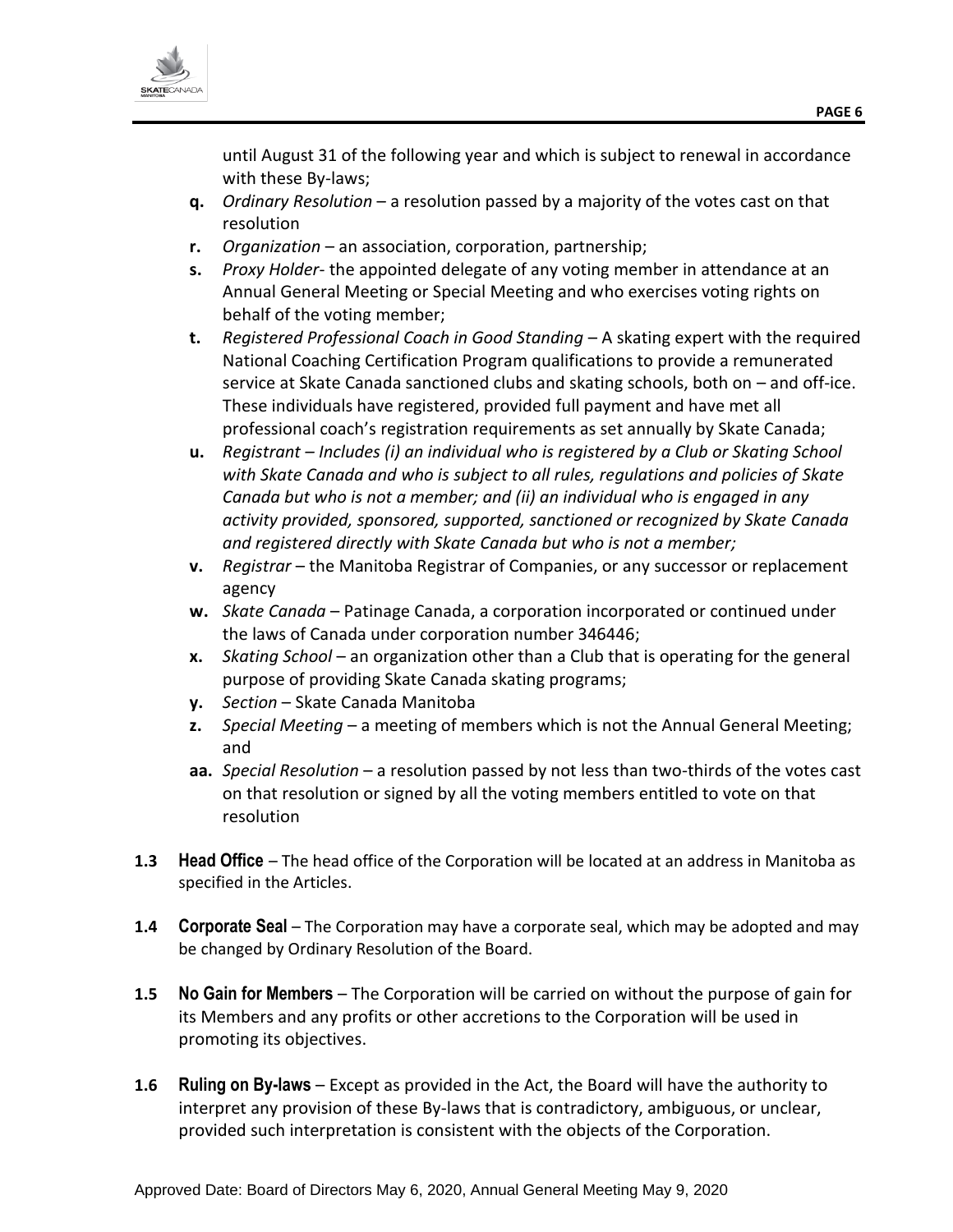

- <span id="page-6-0"></span>**1.7 Conduct of Meetings** – Unless otherwise specified in the Act or these By-laws, meetings of the Members and meetings of the Board will be conducted according to Robert's Rules of Order (current edition).
- <span id="page-6-1"></span>**1.8 Interpretation** – Word importing the singular will include the plural and vice versa, words importing the masculine will include the feminine and vice versa, and words importing persons will include bodies corporate. Words importing an organization name, title, or program will include any successor organizational name, title, or program.

# <span id="page-6-2"></span>**ARTICLE II MEMBERSHIP**

- **2.1 Relationship with Skate Canada** The Section is affiliated with Skate Canada as one of its Sections. Except where required to comply with the Manitoba Corporations Act, the Section will strive to comply with the Bylaws and policies of Skate Canada
- **2.2 Role of the Section** As a Section of Skate Canada, the role of the Section is to advise the objectives of Skate Canada in Manitoba by;
	- **a**. facilitating and promoting Skate Canada programs, policies and procedures;
	- **b**. facilitating effective communication between Skate Canada stakeholders within the Section's boundaries and
	- **c**. educating and training officials, coaches and volunteers

#### **2.3 Membership Dues and Duration**

- **a. Year** The membership year of the corporation will be September  $1^{st}$  to August  $31^{st}$ unless otherwise determined by the Board
- **b. Dues** Membership dues will be determined by, and submitted to Skate Canada and a portion thereof will be transferred to the Corporation
- **2.4 Membership Categories** The Corporation has the following categories of Membership
	- **a. Skate Canada Member Clubs** A registered Skate Canada Member Club that is located within the Province of Manitoba and has agreed to abide by the Corporation's By-laws, policies, procedures, rules and regulations
	- **b. Section Coaches Representative** who is a member in good standing with Skate Canada, who resides in the Province of Manitoba, who has been elected by the registered Professional Coaches in Good Standing and registered in the Section and has agreed to abide by the Corporation's By-laws, policies, procedures, rules and regulations.
	- **c.** Each **Board of Director** holding office in accordance with these By-laws, who is a member in good standing with Skate Canada, who resides in the Province of Manitoba, is registered in the Section and has agreed to abide by the Corporation's By-laws, policies, procedures, rules and regulations.
- **2.5 Admission and Renewal of Members** Any individual/Club will be admitted as a Member or renewed as a Member IF: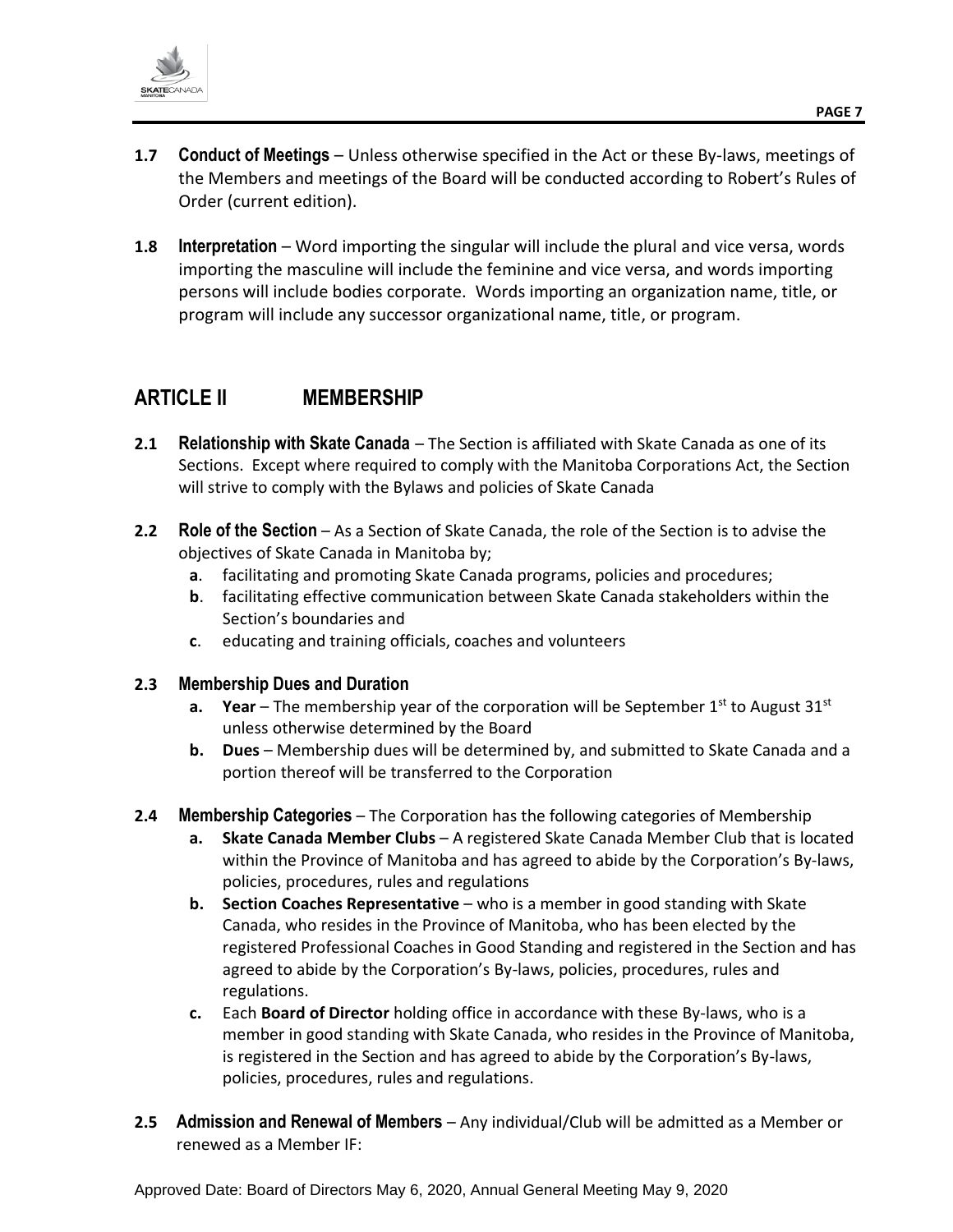

- **a**. The candidate member makes an application for membership in a manner prescribed by Skate Canada;
- **b**. The candidate member has paid dues and is a member in good standing of Skate Canada;
- **c**. The candidate member agrees to uphold and comply with the Corporation's governing documents;
- **d**. The candidate member meets any other condition of membership determined by the board
- **e**. The candidate member has met the applicable definition listed in Section 2.4 and
- **f.** Membership in the Corporation is non-transferable

#### **2.6 Suspension and Termination of Membership**

- **a. Suspension** A Member may be suspended, pending the outcome of a discipline hearing in accordance with the Corporation's policies related to discipline, or by Special Resolution of the Board at a meeting of the Board provided the Member has been given notice of and the opportunity to be heard at such meeting.
- **b. Termination** Membership in the Corporation will terminate immediately upon:
	- **i**. the expiration of the Member's annual membership with Skate Canada unless renewed in accordance with these By-laws
	- **ii.** The Member fails to maintain any of the qualifications or condition of membership described in Section 2.5 of these By-laws;
	- **iii**. Resignation by the Member by giving written notice to the Corporation and to Skate Canada
	- **iv**. Dissolution of the Corporation
	- **v.** A decision made by a panel in accordance with the Corporation's applicable discipline policies;
	- **vi**. The Member's death or dissolution; or
	- **vii**. By Ordinary Resolution of the Board or of the Members at a duly called meeting, provided fifteen (15) days' notice is given and the Member is provided with reasons and the opportunity to be heard. Notice will set out the reasons for termination of membership and the Member receiving the notice will be entitled to submit a written submission opposing the termination.
	- **viii**. A Member will be expelled from the Corporation for failing to pay membership dues or monies owed to either Skate Canada or the Section, by the deadline dates prescribed by the Board.
- **c. May not Resign** A Member may not resign from the Corporation when the Member is subject to disciplinary investigation or action by the Corporation
- **d. Dues Payable** Any dues, subscriptions, or other monies owed to either Skate Canada or the Section by suspended or expelled Members will remain due.
- **2.7 Good Standing** A Member will be in good standing provided that the Member:
	- **a**. Has not ceased to be a member of Skate Canada
	- **b**. Has not been suspended or expelled from membership, or had other membership restrictions or sanctions imposed;
	- **c**. Has completed and remitted all documents as required Skate Canada and the Section;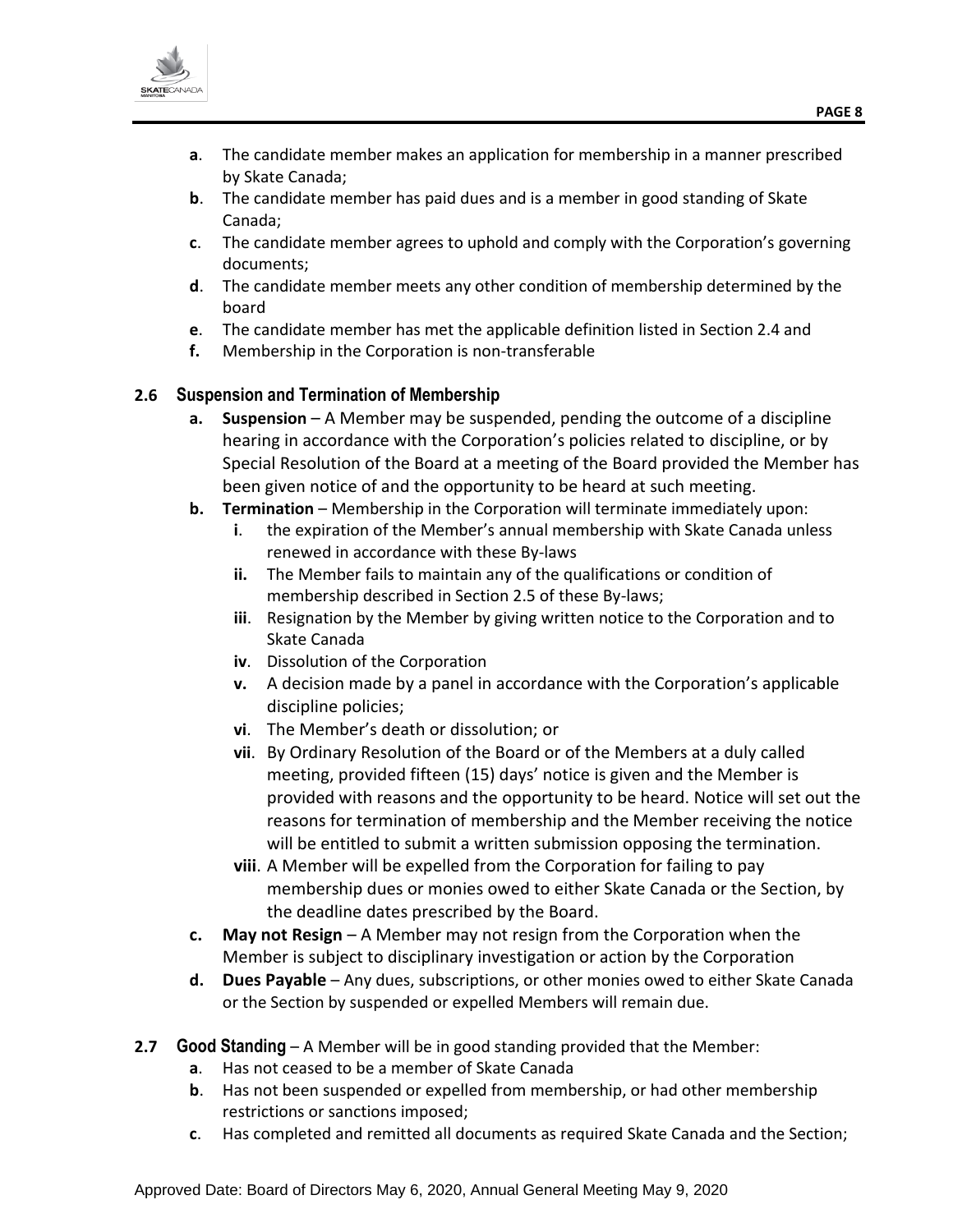

- **d**. Has complied with the By-laws, policies and rules of Skate Canada and the Section;
- **e**. Is not subject to a disciplinary investigation or action by Skate Canada or the Section, or if subject to disciplinary action previously, has fulfilled all terms and conditions of such disciplinary action to the satisfaction of the Board; and
- **f**. Has paid all required membership dues to Skate Canada.

# <span id="page-8-0"></span>**ARTICLE III SAFE SPORT**

- **3.1 Complaints, Suspension and Expulsion Policy**: Skate Canada Manitoba and every Member Club and Skating School shall establish a Dispute Resolution Process to deal with disputes and complaints that arise between registrants and/or members or coaches in the Section.
- **3.2 Membership Harassment Policy:** For the purpose of these By-laws, the Skate Canada Manitoba Membership, Harassment, Bullying and Discrimination Policy shall apply.
- **3.3 Cease to be in Good Standing -** Members that cease to be in good standing, as determined by the Board or a Disciplinary Panel, will not be entitled to vote at meetings of the Members or be entitled to the benefits and privileges of membership until such time as the Board is satisfied that the Member has met the definition of good standing.
- **3.4 Staff and Volunteer Screening Policy:** The Section has established a staff and volunteer screening policy applicable to all Skate Canada Manitoba Office staff, Section appointed Coaches, Board of Directors, Team Managers and any other person as deemed appropriate by the Executive Committee or Board of Directors from time to time. A copy of the policy is available to all members upon request.

## <span id="page-8-1"></span>**ARTICLE IV MEETINGS OF MEMBERS**

- <span id="page-8-2"></span>**4.1 Annual Meeting** – The Corporation will hold meetings of Members at such date, time and place as determined by the Board within the Province of Manitoba. The Annual Meeting will be held within fifteen (15) months of the last Annual Meeting and within six (6) months of the Corporation's fiscal year end.
- <span id="page-8-3"></span>**4.2 Special Meeting** – A Special Meeting of the Members may be called at any time by the Board or upon the written requisition of ten (10%) percent or more of the Members for any purpose connected with the affairs of the Corporation that does not fall within the exceptions listed in the Act or is otherwise inconsistent with the Act, within twenty-one (21) days from the date of the deposit of the requisition. Such requisition shall express the objective of the meeting and shall be mailed to the Executive Director and the Chair. The only items to be discussed at a Special Meeting shall be those specified in the requisition.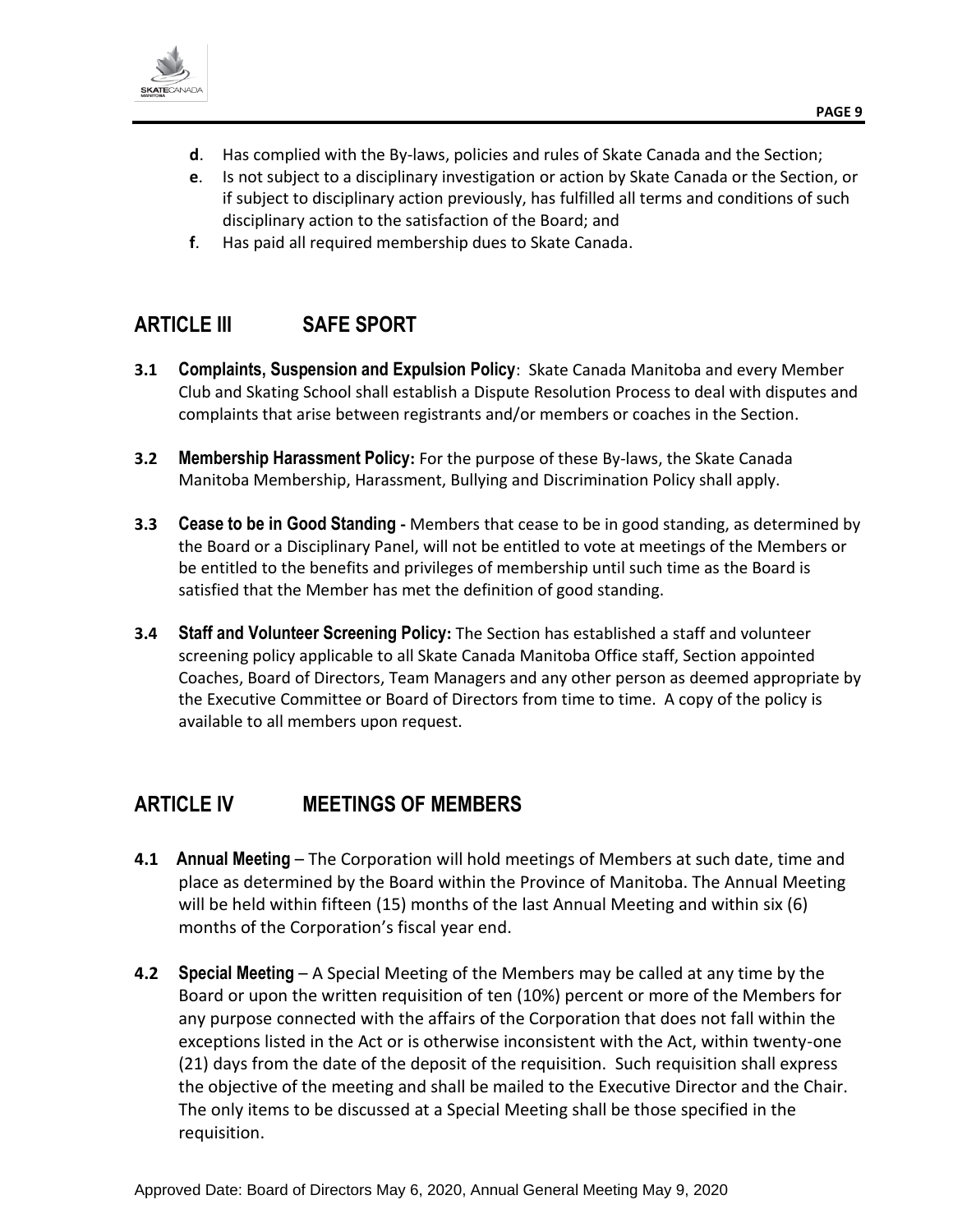

- <span id="page-9-0"></span>**4.3 Participation/Holding by Electronic Means** – Any person entitled to attend a meeting of Members may participate in the meeting by telephonic or electronic means that permit all participants to communicate adequately with each other during the meeting if the Corporation makes such means available. A person so participating in a meeting is deemed to be present at the meeting. The Directors or Members, as the case may be, may determine that the meeting be held entirely by telephonic or electronic means that permit all participants to communicate adequately with each other during the meeting.
- <span id="page-9-1"></span>**4.4 Notice** – Written or electronic notice of the date of the Annual Meeting of the Members will be given to all Members in good standing, Directors, at least twenty-eight (28) days prior to the date of the meeting. Notice will contain a reminder of the right to vote by proxy, a proposed agenda, reasonable information to permit Members to make informed decisions, nominations of Directors, and the text of any resolutions or amendments to be decided.
- <span id="page-9-2"></span>**4.5 Waiver of Notice** – Any person who is entitled to notice of a meeting of the Members may waive notice, and attendance of the person at the meeting is a waiver of notice of the meeting, unless the person attends the meeting for the express purpose of objecting to the transaction of any business on the grounds that the meeting was not lawfully called in accordance with these By-laws.
- <span id="page-9-3"></span>**4.6 Error or Omission in Giving Notice** – No error or omission in giving notice of any meeting of the Members shall invalidate the meeting or make void any proceedings taken at the meeting.
- <span id="page-9-4"></span>**4.7 New Business** – No other items of business will be included in the notice of the meeting of the Members unless notice in writing by mail or electronic submission of such other item of business has been submitted to the Chair and Executive Director twenty -one (21) days prior to the meeting of the Members.
- <span id="page-9-5"></span>**4.8 Quorum** – Delegates as define in 4.13 representing twenty-five (25%) percent of the Members present or by proxy will constitute a quorum. If a quorum is present at the opening of a meeting of the Members, the Members present may proceed with the business of the meeting, even if a quorum is not present throughout the meeting.
- <span id="page-9-6"></span>**4.9 Closed Meeting** – Meetings of Members will be closed to the public except by invitation of the Board or Members attending the meeting, and in accordance with 4.13.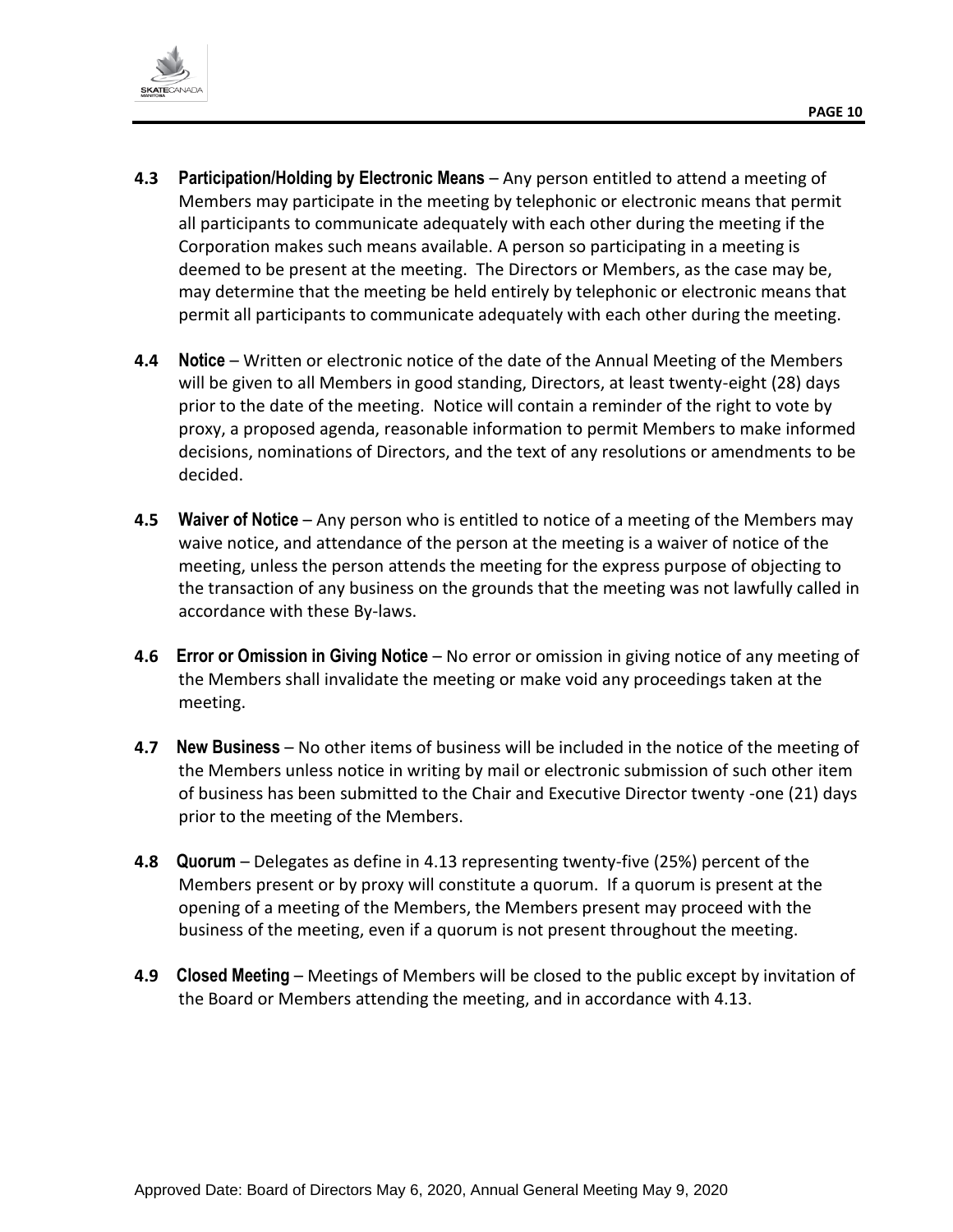

- <span id="page-10-0"></span>**4.10 Agenda** – The agenda for the Annual Meeting may include:
	- **a**. Reading of Notice of Meeting
	- **b**. Call to order
	- **c**. Establishment of quorum
	- **d**. Appointment of scrutineers
	- **e**. Approval of the agenda
	- **f**. Adoption of Minutes of the previous Annual Meeting
	- **g.** Presentation and approval of reports
	- **h**. Report of Auditors
	- **i**. Appointment of Auditors
	- **j**. Presentation of Budget
	- **k**. Business as specified in the meeting notice
	- **l**. Election of new Directors
	- **m**. Adjournment

Such order may be changed at the request of the Chair only provided that a majority vote at the Annual General Meeting is affirmative.

- <span id="page-10-1"></span>**4.11 Scrutineers** – At the beginning of each meeting, the Board may appoint one or more scrutineers who will be responsible for ensuring that votes are properly cast and counted.
- <span id="page-10-2"></span>**4.12 Adjournments** – With the majority consent of the Members present and after quorum is ascertained, the Members may adjourn a meeting of Members and no notice is required for continuation of the meeting if the meeting is held within thirty (30) days. Any business may be brought before or dealt with at any adjourned meeting which might have been brought before or dealt with at the original meeting in accordance with the notice calling the same.
- <span id="page-10-3"></span>**4.13 Attendance** – The only persons entitled to attend a meeting of the Members are the Members, the parents or guardians of a Member if the Member is younger than 18 years old, the Directors, the auditors of the Corporation, individuals possessing a proxy on behalf of a Member, and others who are entitled or required under any provision of the Act or the articles to be present at the meeting. Any other person may be admitted only if invited by the Chair or with the majority consent of the Members present or in accordance with 4.9.
- <span id="page-10-4"></span>**4.14 Record of Proceedings:** A complete record of the Meeting shall be taken and kept at the Section Office.

#### <span id="page-10-5"></span>**Voting at Meetings of Members**

- <span id="page-10-6"></span>**4.15 Voting Rights**: Members have the following voting rights at all meetings of the Members:
	- **a.** Each Member Club is entitled to appoint one Delegate who has one vote on behalf of that Member.
	- **b.** Each Board of Director of the Section shall be entitled to one vote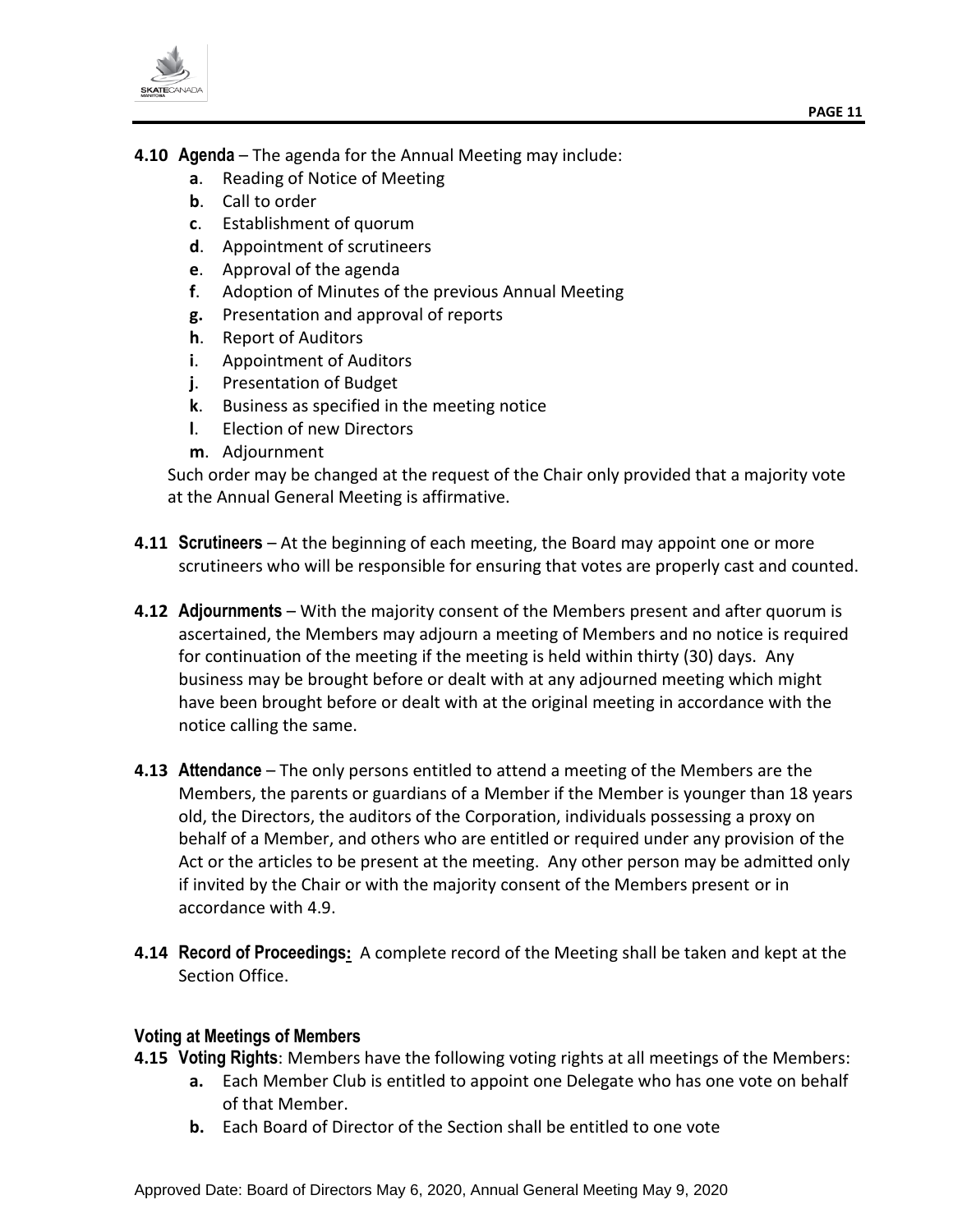

- <span id="page-11-0"></span>**4.16 Delegates:** Members will appoint in writing (inclusive of electronic notice) to the Corporation, at least seven (7) days prior to the meeting of Members, the name of the Delegate to represent the Member. Delegate must be at least eighteen years of age, of sound mind, and be acting as the Member's representative. Once appointed, a Delegate may not vote by proxy.
- <span id="page-11-1"></span>**4.17 Proxy Voting** – Every Member entitled to vote at a meeting of Members may, by means of a proxy, appoint a proxy holder to attend and vote on behalf of the Member. A proxy must:
	- **a.** Be signed by the Member
	- **b.** Must be a delegate and may carry a maximum of five (5) proxies;
	- **c.** Be in a form that complies with the Act;
	- **d.** Comply with the format stipulated by the Corporation; and be submitted to the Corporation at least 30 minutes prior to the commencement to the Meeting of Members.
- <span id="page-11-2"></span>**4.18 Determination of Votes** – Votes will be determined by a show of hands, orally, or electronic ballot, except in the case of elections which require a secret ballot, unless a secret or recorded ballot is requested by a Member.
- <span id="page-11-3"></span>**4.19 Majority of Votes** – Except as otherwise provided in these By-laws, an Ordinary Resolution (simple majority) will decide each issue. In the case of a tie, the motion will be deemed defeated.

## <span id="page-11-4"></span>**ARTICLE V GOVERNANCE**

- **5.1 Composition of the Board and Terms of Office -** The Board of Directors of Skate Canada Manitoba will consist of the following *(All terms of office are for two-year terms, with the exception of the Region Directors):*
	- **a. Chair**-Shall be elected for a two-year term or until they or their successors have been duly elected in accordance with these By-laws unless they resign or removed from or vacate their office. The number of successive terms shall be limited to two (elected even-numbered years);
	- **b**. **Past Chair –** Shall exist until the current duly elected Chair term ends and shall serve as the recording secretary for Executive
	- **c. Two (2) Vice Chairs** Shall serve terms of two years and will hold office until they or their successors have been duly elected in accordance with these By-laws, unless they resign or are removed from or vacate their office, the number of successive terms shall be limited to three (one (1) elected even-numbered years, one (1) elected oddnumbered years); one of which shall serve as Finance Chair;
	- **d. Five (5) Director -** Shall serve terms of two years and will hold office until they or their successors have been duly elected in accordance with these By-laws, unless they resign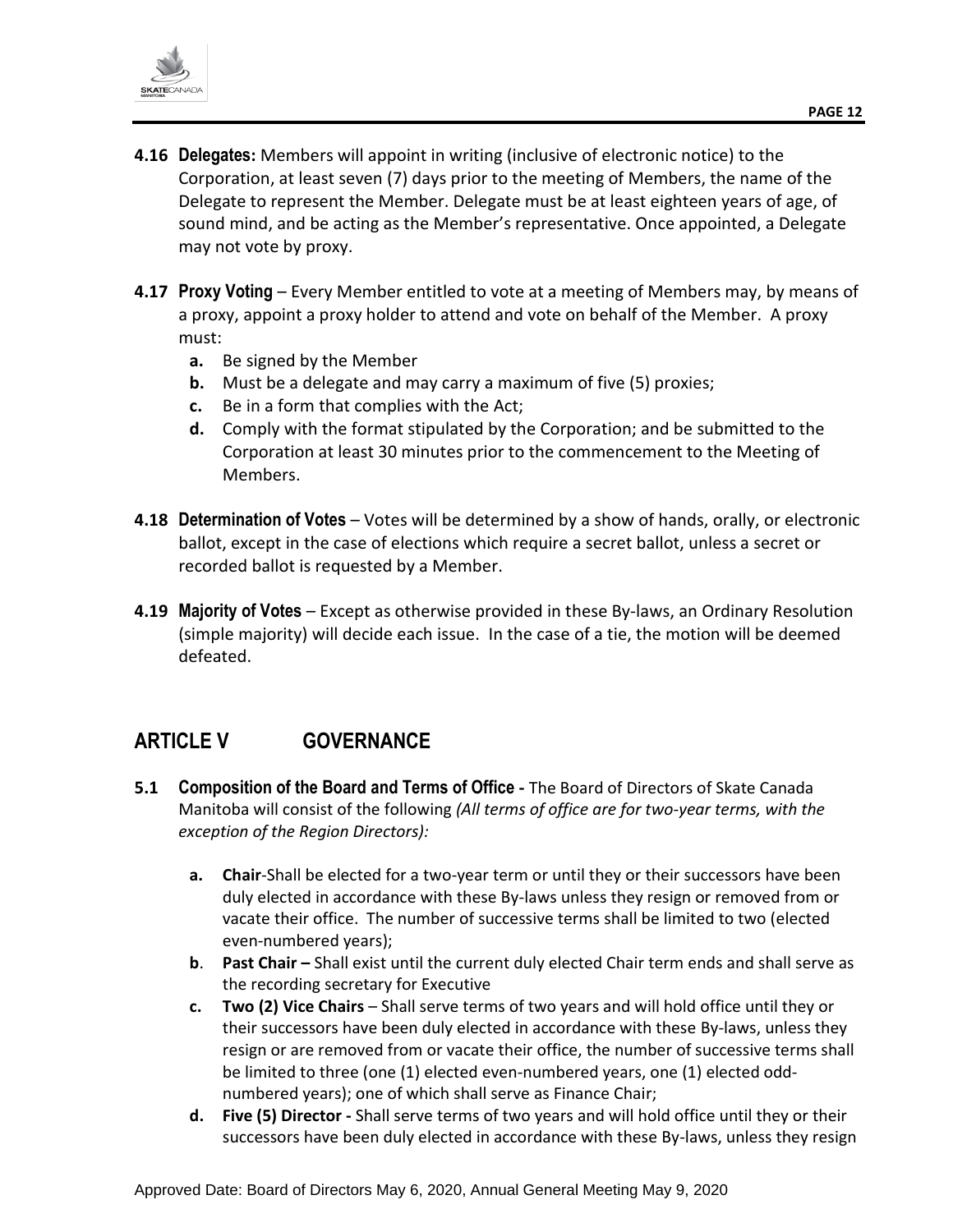

or are removed from or vacate their office. The number of successive terms shall be limited to three (three (3) elected in odd-numbered years, two (2) elected in evennumbered years);

- **e. Section Coaching Representative** (elected even-numbered years), or in their absence, his or her representative, designated at the beginning of the year among the Coaches Committee, to be elected by and from amongst the coaching members in good standing within the Section in an election conducted at the Coaches Annual General Meeting by the Executive Director of the Section, or designate from the Executive Committee;
- **f. Region Directors** Two Region Directors, one (1) from Zone 1 and one (1) from Zone 2 will represent the Region Directors as Directors on the Board. One of said Region Directors will be the Chair of the Region Directors Committee and one will be the Alternate chair of the Region Directors Committee.
	- **i**. All Region Directors shall elect from amongst themselves a Chairman for a oneyear term. An election, by secret ballot, shall be conducted by the Executive Director or designate from the Executive Committee directly following the Section Annual General Meeting.
	- **ii**. Immediately following the election of Chairman of Region Director, a further election amongst all Region Directors shall be conducted by secret ballot to elect an Alternate Chairman of Region Directors shall be Directors of the Board of Skate Canada Manitoba.
- **g.** An Elected Director elected to serve a partial term will, upon completion of the partial term, remain eligible to serve three two-year consecutive terms as an elected Director
- <span id="page-12-0"></span>**5.2 Eligibility of Directors** – To be eligible for election as a Director, an individual must:
	- **a.** Be eighteen (18) years of age or older;
	- **b.** Have the power under law to contract;
	- **c.** Have not been declared incapable by a court in Canada or in another country; and
	- **d.** Not have the status of bankrupt.
	- **e.** Not be a paid employee of Skate Canada or Skate Canada Manitoba
	- **f.** Shall be willing to abide by the policies and By-laws governing Skate Canada and the Section
	- **g.** Shall be a Member in Good Standing of Skate Canada and the Section
	- **h.** Shall be a resident of Manitoba.
	- **i.** All Board Members shall serve without remuneration.

#### <span id="page-12-1"></span>**Election of Directors**

- **5.3 Nominating Committee** The Board will appoint a Nominations Committee. The Nominations Committee will be responsible to solicit and receive nominations for the election of the Directors and ensure that the established skill set requirements are met. All nominations must be received at least twenty-eight (28) days prior to the Annual General Meeting to the Nominating Committee Chair or designate. Names of valid nominees will be circulated to all Members twenty-one (21) days prior to the Annual General Meeting as per 5.4.
- <span id="page-12-2"></span>**5.4 Nominations** – Any nomination of an individual for election as a Director will: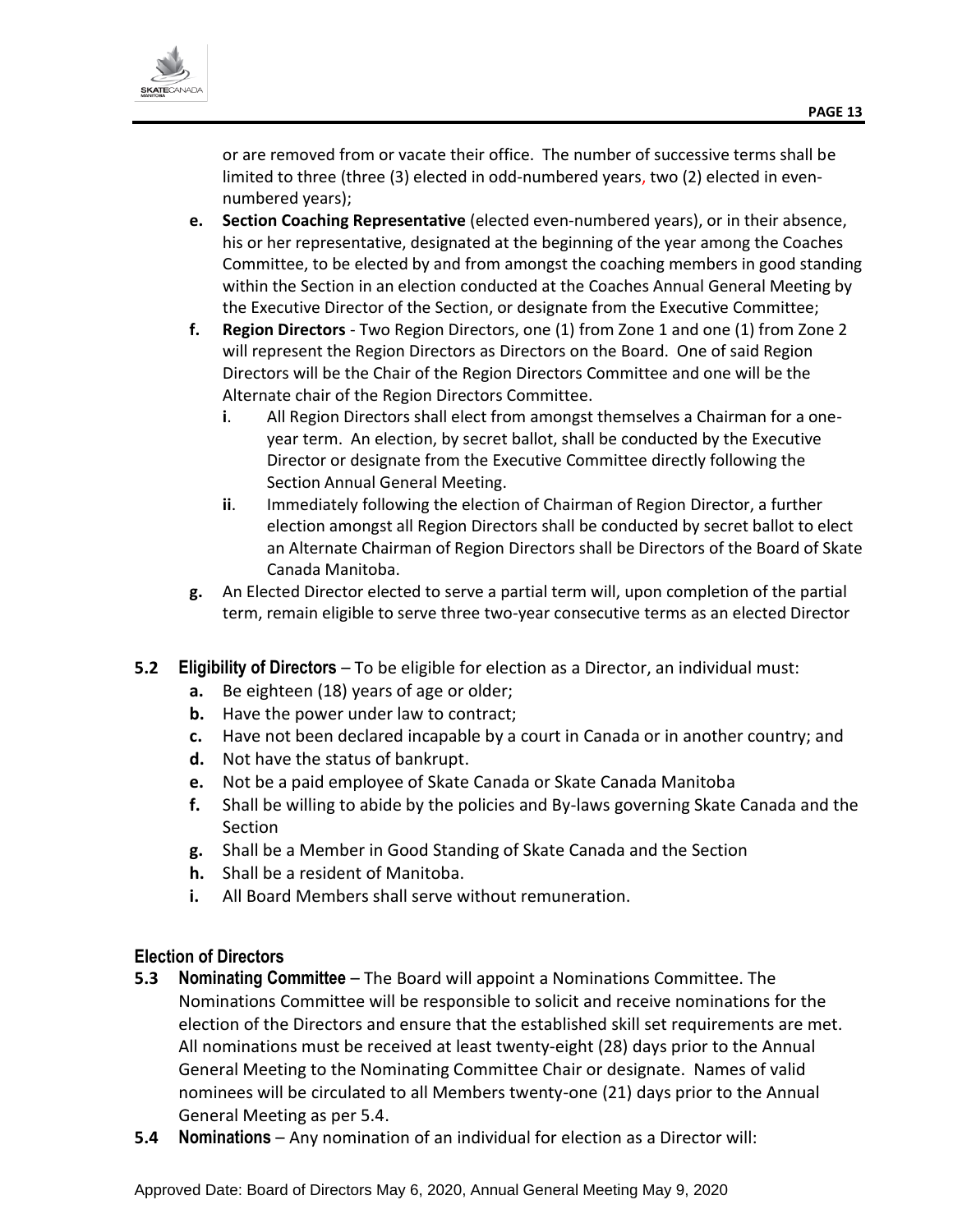

- **a.** Include the written consent of the nominee by signed or electronic signature;
- **b.** Comply with the procedures established by the Nominations Committee;
- **c.** There will be no nominations from the floor of the meeting
- <span id="page-13-0"></span>**5.5 Circulation of Nominations** – Valid nominations will be circulated to Members at the Annual Meeting prior to the elections.
- <span id="page-13-1"></span>**5.6 Election** - Election for each position will be decided by a majority vote of the Members in accordance with the following;
	- **a. One valid nomination for each vacant position-** the Director(s) shall be declared elected by Ordinary Resolution.
	- **b. Two or More Valid Nominations** The nominee(s) receiving the greatest number of votes and an Ordinary Resolution will be elected. In the case of a tie, the nominee receiving the fewest votes will be deleted from the list of nominees and a second vote will be conducted. If there continues to be a tie and more nominees than positions, the nominee receiving the fewest votes will be deleted from the list of nominees until there remains the appropriate number of nominees for the position(s) or until a winner is declared.

#### <span id="page-13-2"></span>**Appointed Directors**

<span id="page-13-3"></span>**5.7 Appointed Directors** – Except when filling a vacancy on the Board for the remainder of a Director's term or when the Director is ex-officio (non-voting), Directors may not be appointed.

#### <span id="page-13-4"></span>**Resignation and Removal of Directors**

- <span id="page-13-5"></span>**5.8 Resignation** – A Director may resign from the Board at any time by presenting his or her notice of resignation to the Board. This resignation will become effective the date on which the notice is received by the Chair and Executive Director or at the time specified in the notice, whichever is later. When a Director who is subject to a disciplinary investigation or action of the Corporation resigns, that Director will nonetheless be subject to any sanctions or consequences resulting from the disciplinary investigation or action.
- <span id="page-13-6"></span>**5.9 Vacate Office** – The office of any Director will be vacated automatically if:
	- **a.** The Director becomes no longer eligible to be a Director;
	- **b.** The Director dies or sustains a permanent disability that prevents carrying out the duties of a Director;
	- **c.** If the Director is found by a court in Canada to be of unsound mind
	- **d.** If the Director is found guilty of a relevant criminal offense
	- **e.** The Director becomes bankrupt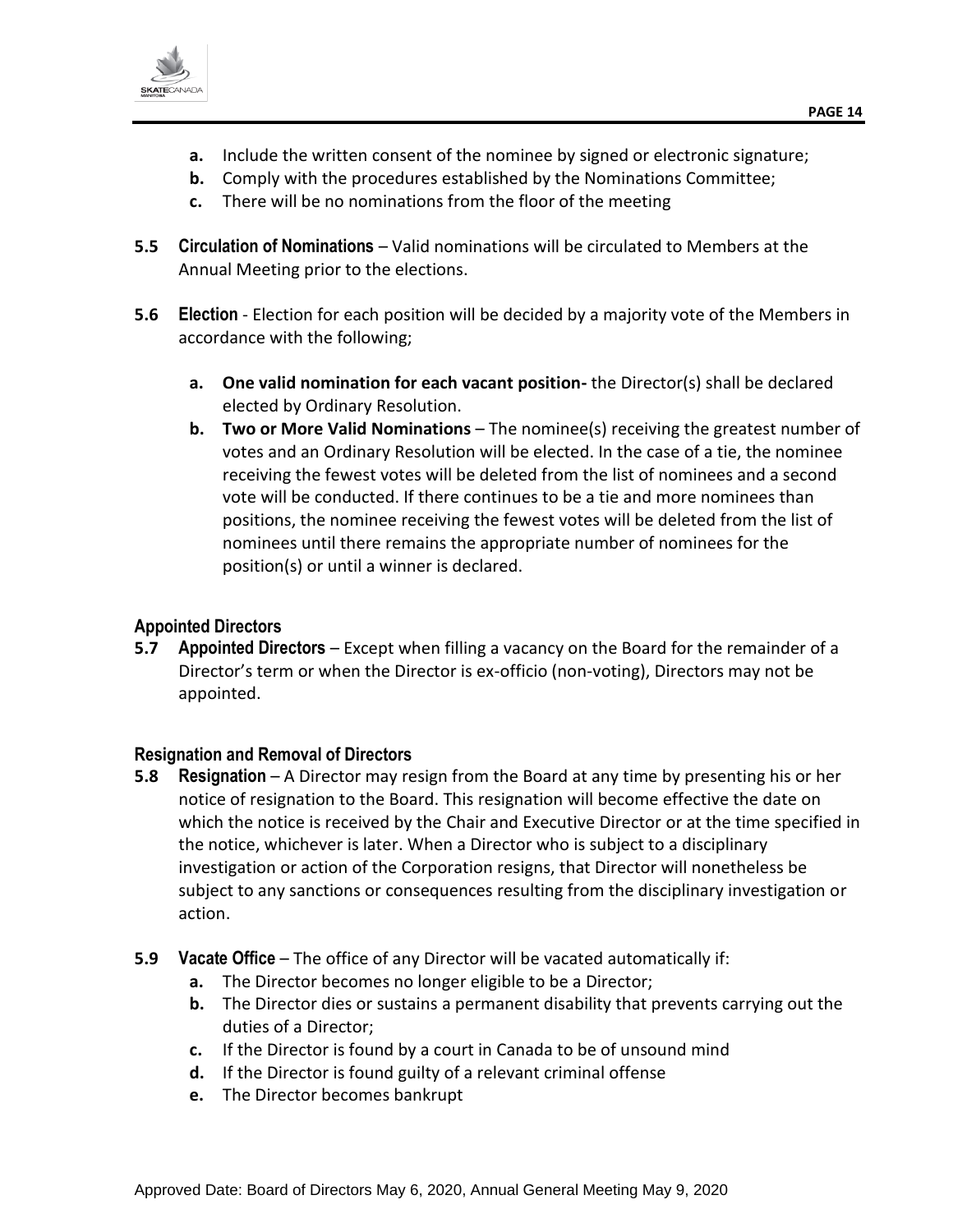

<span id="page-14-0"></span>**5.10 Removal** – A Director may be removed by Ordinary Resolution of the Members at a meeting of the Members, provided the Director has been given reasonable written notice of, and the opportunity to be present and to be heard at, such a meeting.

#### <span id="page-14-1"></span>**Filling a Vacancy on the Board**

<span id="page-14-2"></span>**5.11 Vacancy** - Where the position of a Director becomes vacant for whatever reason and there is still a quorum of Directors, the Board may appoint a qualified individual to fill the vacancy for the remainder of the previous Director's term.

#### <span id="page-14-3"></span>**Meeting of the Board or Executive**

#### <span id="page-14-4"></span>**Call of Meeting**

- **a. Board** Meeting of the Board of Directors will be held at any time and place as determined by the Section Chair or by written requisition of at least 50% of the **Directors**
- **b. Executive** Meetings of the Executive shall be held at the call of the Chair. All recommendations from these meetings shall be brought forward to the next Board of Directors meeting for information
- <span id="page-14-5"></span>**5.12 Notice** – Written notice, served other than by mail, of meetings of the Board will be given to all Directors at least forty-eight (48) hours prior to the scheduled meeting. Notice served by mail will be sent at least fourteen (14) days prior to the meeting. No notice of a meeting of the Board is required if all Directors waive notice, or if those absent consent to the meeting being held in their absence. If a quorum of Directors is present, each newly elected or appointed Board may, without notice, hold its first meeting immediately following the Annual Meeting of the Corporation.
- <span id="page-14-6"></span>**5.13 Chair** – The Section Chair will be the Chair of all Board Directors and Executive meetings, unless otherwise determined by the Section Chair.
- <span id="page-14-7"></span>**5.14 Quorum** – At any meeting of the Board or Executive, quorum will be a majority of the Board of Directors or the Executive.
- <span id="page-14-8"></span>**5.15 Voting**- Each Director is entitled to one vote. Voting will be by a show of hands, written, or orally unless a majority of Directors present request a secret ballot. Resolutions will be passed by Ordinary Resolution. Exception see 5.17.
- <span id="page-14-9"></span>**5.16 Meeting Chair** – The Meeting Chair may vote only when the vote would change the result. Therefore, the Chair may vote to break a tie, and thus pass the motion, or to create a tie, and thus defeat a motion.
- <span id="page-14-10"></span>**5.17 No Alternate Directors** – No person shall act for an absent Director at a meeting of **Directors**

Approved Date: Board of Directors May 6, 2020, Annual General Meeting May 9, 2020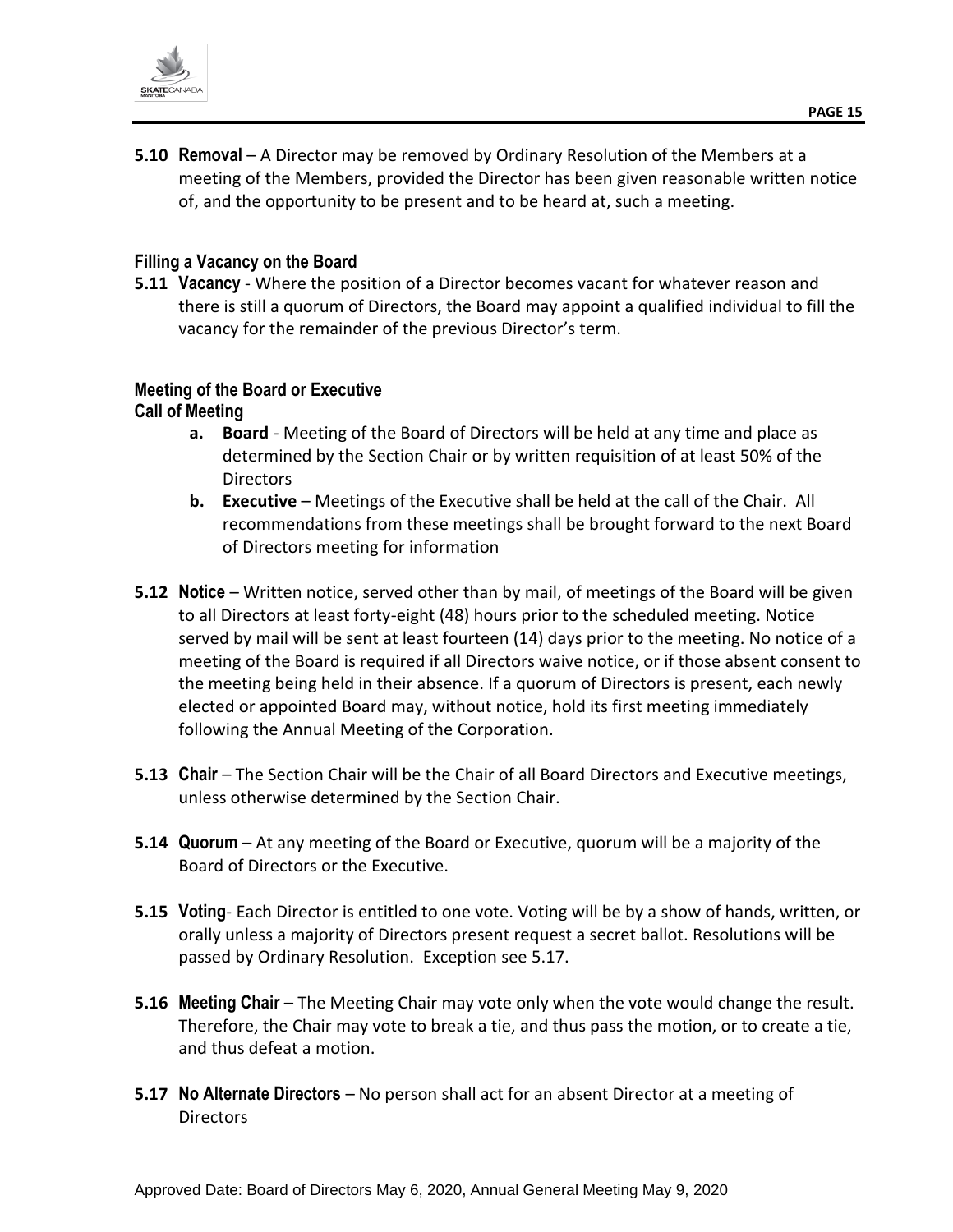

- <span id="page-15-0"></span>**5.18 Written Resolutions** – A resolution in writing signed by all the Directors is as valid as if it had been passed at a meeting of the Board
- <span id="page-15-1"></span>**5.19 Closed Meeting** – Meetings of the Board of Directors and the Executive will be closed to Member and the public except by invitation of the Board or Executive.
- <span id="page-15-2"></span>**5.20 Meetings by Telecommunications** – A meeting of the Board may be held by telephone conference call or by means of other telecommunications technology. Directors who participate in a meeting by telecommunications technology are considered to have attended the meeting.
- <span id="page-15-3"></span>**5.21 Meeting Minutes** – For the Board of Directors meetings will be done by Section Staff as designated, for the Executive it will be the Past Chair or as designated by the Chair. Meeting minutes will be held in the Section Office.

#### <span id="page-15-4"></span>**Duties of Directors**

- <span id="page-15-5"></span>**5.22 Standard of Care** – Every Director will:
	- **a.** Act honestly and in good faith with a view to the best interests of the Corporation; and
	- **b.** Exercise the care, diligence and skill that a reasonably prudent person would exercise in comparable circumstances.

#### <span id="page-15-6"></span>**Powers of the Board**

- <span id="page-15-7"></span>**5.23 Powers of the Corporation** – Except as otherwise provided in the Act or these By-laws, the Board has the powers of the Corporation and may delegate any of its powers, duties, and functions.
- <span id="page-15-8"></span>**5.24 Empowered** – The Board is empowered, including but not limited to:
	- **a.** Make policies and procedures or manage the affairs of the Corporation in accordance with the Act and these By-laws;
	- **b.** Make policies and procedures relating to the discipline of Members, and have the authority to discipline Members in accordance with such policies and procedures;
	- **c.** Make policies and procedures relating to the management of disputes within the Corporation and deal with disputes in accordance with such policies and procedures;
	- **d.** Employ or engage under contract such persons as it deems necessary to carry out the work of the Corporation;
	- **e.** Follow registration procedures, membership fees, and other registration requirements as determined by Skate Canada;
	- **f.** Enable the Corporation to receive donations and benefits for the purpose of furthering the objects and purposes of the Corporation;
	- **g.** Make expenditures for the purpose of furthering the objects and purposes of the Corporation;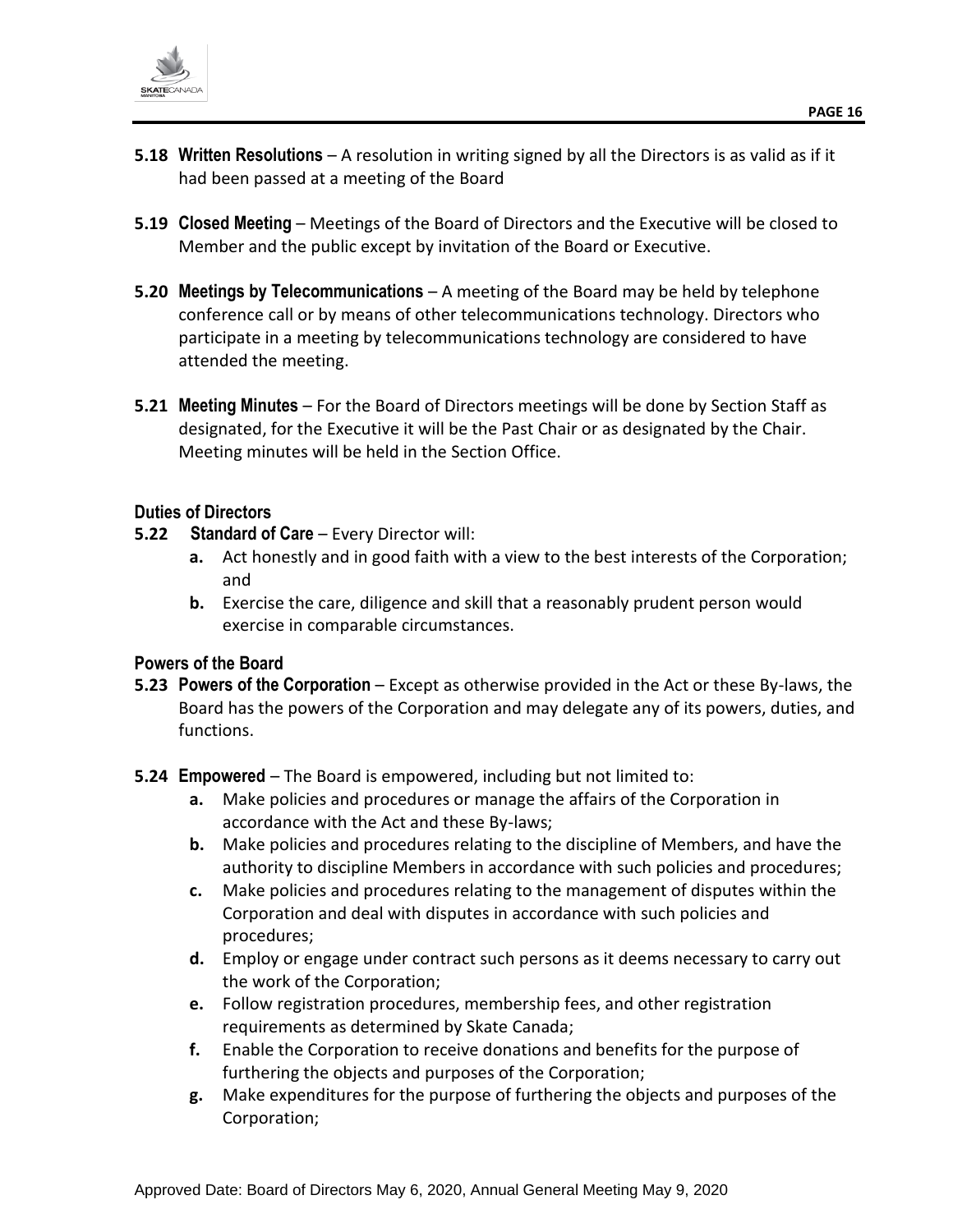

- **h.** Borrow money upon the credit of the Corporation as it deems necessary in accordance with these By-laws; and
- **i.** Perform any other duties from time to time as may be in the best interests of the Corporation.

## <span id="page-16-0"></span>**ARTICLE VI OFFICERS**

- **6.1 Composition –** The Officers will be comprised of the Chair, the Immediate Past Chair 2 Vice Chairs (1 of which is Finance Chair), Chair of the Regional Directors and the Executive Director (non-voting), its powers shall consist of those delegated to it by the Board of Directors.
- <span id="page-16-1"></span>**6.2 Duties** – The duties of Officers are as follows:
	- **a.** The **Chair** will be the chair of the Board, will preside at the Annual and Special Meetings of the Corporation and at meetings of the Board unless otherwise designated, will be the official spokesperson of the Corporation, and will perform such other duties as may from time to time be established by the Board.
	- **b.** One **Vice Chair** will, in the absence or disability of the President, perform the duties and exercise the powers of the President, and will perform such other duties as may from time to time be established by the Board.
	- **c.** The **Past Chair** will be responsible for the documentation of all amendments to the Corporation's By-laws, will ensure that all official documents and records of the Corporation are properly kept, cause to be recorded the minutes of all meetings, will prepare and submit to each Meeting of the Members and other meetings a report of all activities since the previous Meeting of the Members or other meetings, will give due notice to all Members of the Meeting of the Members of the Corporation, and will perform such other duties as may from time to time be established by the Board.
	- **d**. The **Finance Chair** will, subject to the powers and duties of the Board, keep proper accounting records as required by the Act, will cause to be deposited all monies received by the Corporation in the Corporation's bank account, will supervise the management and the disbursement of funds of the Corporation, when required will provide the Board with an account of financial transactions and the financial position of the Corporation, will prepare annual budgets, will oversee and supervise office staff, and will perform such other duties as may from time to time be established by the Board.
- <span id="page-16-2"></span>**6.3 Delegation of Duties** – At the discretion of the Officer and with approval by Ordinary Resolution of the Board, any Officer may delegate any duties of that office to appropriate staff or committee of the Corporation, or to another Director.
- <span id="page-16-3"></span>**6.4 Removal** – An Officer may be removed by Ordinary Resolution at a meeting of the Board or of the Members, provided the Officer has been given notice of and the opportunity to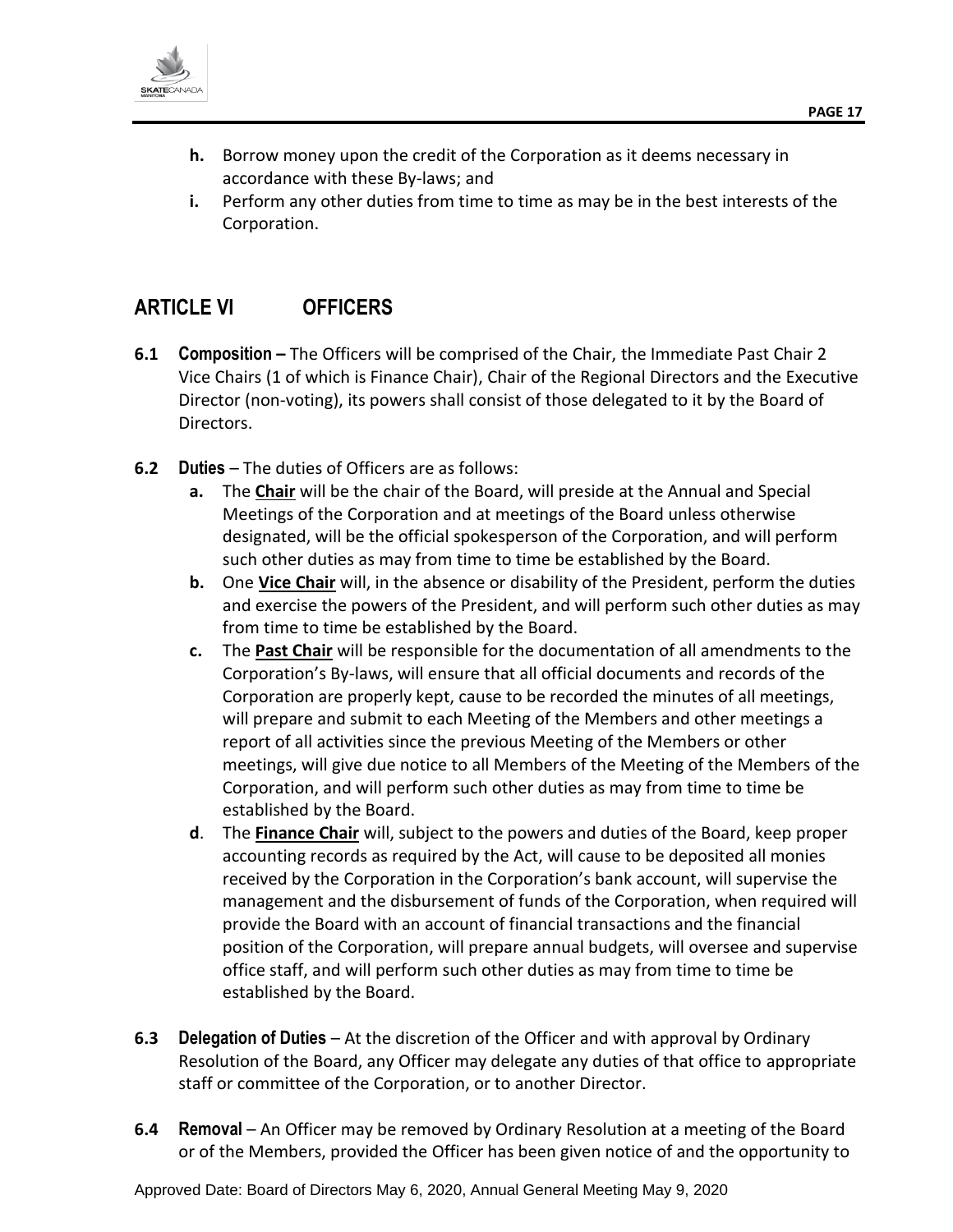

be present and to be heard at the meeting where such Ordinary Resolution is put to a vote. If the Officer is removed by the Members, his or her position as a Director (if applicable) will automatically and simultaneously be terminated.

- <span id="page-17-0"></span>**6.5 Vacancy** – Where the position of an elected Officer becomes vacant for whatever reason, the Board will appoint another Director to fill the vacancy until the end of the term.
- <span id="page-17-1"></span>**6.6 Other Officers** – The Board may determine other Officer positions and appoint individuals to fill those positions. Other Officers need not be Directors.

# <span id="page-17-2"></span>**ARTICLE VII COMMITTEES**

- <span id="page-17-3"></span>**7.1 Appointment of Committees** – The Board may appoint such committees as it deems necessary for managing the affairs of the Corporation and may appoint members of committees or provide for the election of members of committees, may prescribe the duties and terms of reference of committees, and may delegate to any Committee any of its powers, duties, and functions.
- <span id="page-17-4"></span>**7.2 Quorum** – A quorum for any committee will be the majority of its voting members.
- <span id="page-17-5"></span>**7.3 Vacancy –** When a vacancy occurs on any Committee, the Board may appoint a qualified individual to fill the vacancy for the remainder of the Committee's term.
- <span id="page-17-6"></span>**7.4 Chair Ex-officio –**the Chairperson will be an ex-officio non-voting member of all Committees of the organization.
- <span id="page-17-7"></span>**7.5 Removal –** The Board may remove any member of any Committee.
- <span id="page-17-8"></span>**7.6 Debts –** No Committee will have the authority to incur debts in the name of the Corporation.
- <span id="page-17-9"></span>**7.7 Standing Committees -** Standing committees are established by and are responsible to the Board of Directors and are the permanent, ongoing committees of the Section. They are:
	- **a. Finance/Planning** responsible for the finances of the Section.
	- **b. Human Resource** responsible for hiring staff, determining salaries and wage changes based on performance reviews.
	- **c. Region Directors** responsible for regional programming/grants, club support, club visits, membership, Section achievement award selection. Regional Director Coordinating Committee – responsible for ensuring that Regional Directors have the opportunity to discuss mutual concerns and share ideas which may benefit all Regions.
	- **d. Communications** responsible for the following committees for Communications (all platforms), Marketing, Partnerships, Nominating/Policy.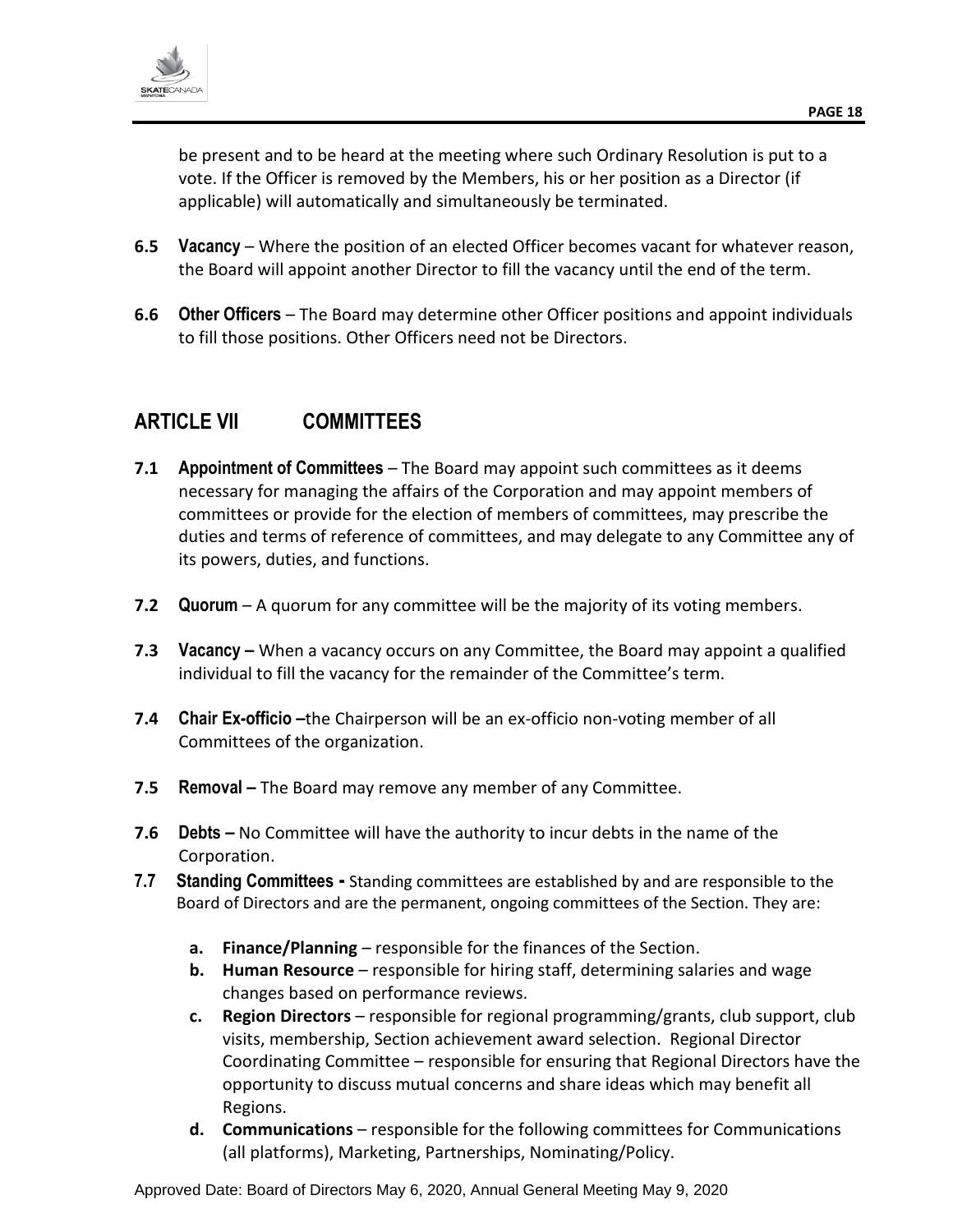

- **e. Events Management** responsible for Competitions, and Local Organizing Committee Education.
- **f. Skating Programs** responsible for all Skate Canada programming and Athlete Development.
- **g. Coaches** responsible for ensuring that qualified coaches are available to all Section clubs, and for coordinating coaching activities and communications.
- **h. Officials** responsible for the following committees for Judges/Assessors, Technical Panel, Data Specialists, and Audio Technicians/Announcers.

## <span id="page-18-0"></span>**ARTICLE VIII REGIONS**

<span id="page-18-1"></span>**8.1 Regions** - For the purpose of management, Manitoba's Regions shall be divided into two (2) Zones. The Zones shall include the following Regions:

| Zone 1               | Zone 2                 |
|----------------------|------------------------|
| Norman Region        | <b>Central Region</b>  |
| Parkland Region      | Interlake Region       |
| North Westman Region | Eastman Region         |
| South Westman Region | <b>Winnipeg Region</b> |

- <span id="page-18-2"></span>**8.2 Management of Regions -** The affairs of each Region shall be managed by a Region Board of Directors elected at Annual General Meetings of the clubs within each Region, which meetings shall be held prior to the Annual General Meeting of the Section.
- <span id="page-18-3"></span>**8.3 By-Laws of Regions** - Except in the case of a conflict with the Manitoba Corporations Act, the Skate Canada Constitution By-Laws or Skate Canada Manitoba, the Region may apply to and govern the activities of each Region. A Region may adopt a Constitution and additional Bylaws for the Region and may seek Incorporation. Such Constitution, By-laws and Articles of Incorporation are subject to the approval of the Section Board of Directors before becoming effective.
- <span id="page-18-4"></span>**8.4 Role of the Region -** To promote the objectives of the Skate Canada and the Section through the following:
	- **a**. facilitating and promoting Skate Canada programs, policies and procedures;
	- **b.** ensuring effective communication between all Skate Canada stakeholders;
	- **c**. effective information management;
	- **d**. support the education and training of officials, coaches and volunteers;
	- **e**. liaises with member clubs, member skating schools and members located within Region boundaries;
	- **f**. developing partner relationships and alliances with Region specific organizations to assist in funding and delivery, e.g. municipal and provincial governments; localized sport governing bodies;
	- **g**. provision of conflict resolution among Skate Canada stakeholders;
	- **h**. holding Regional competitions;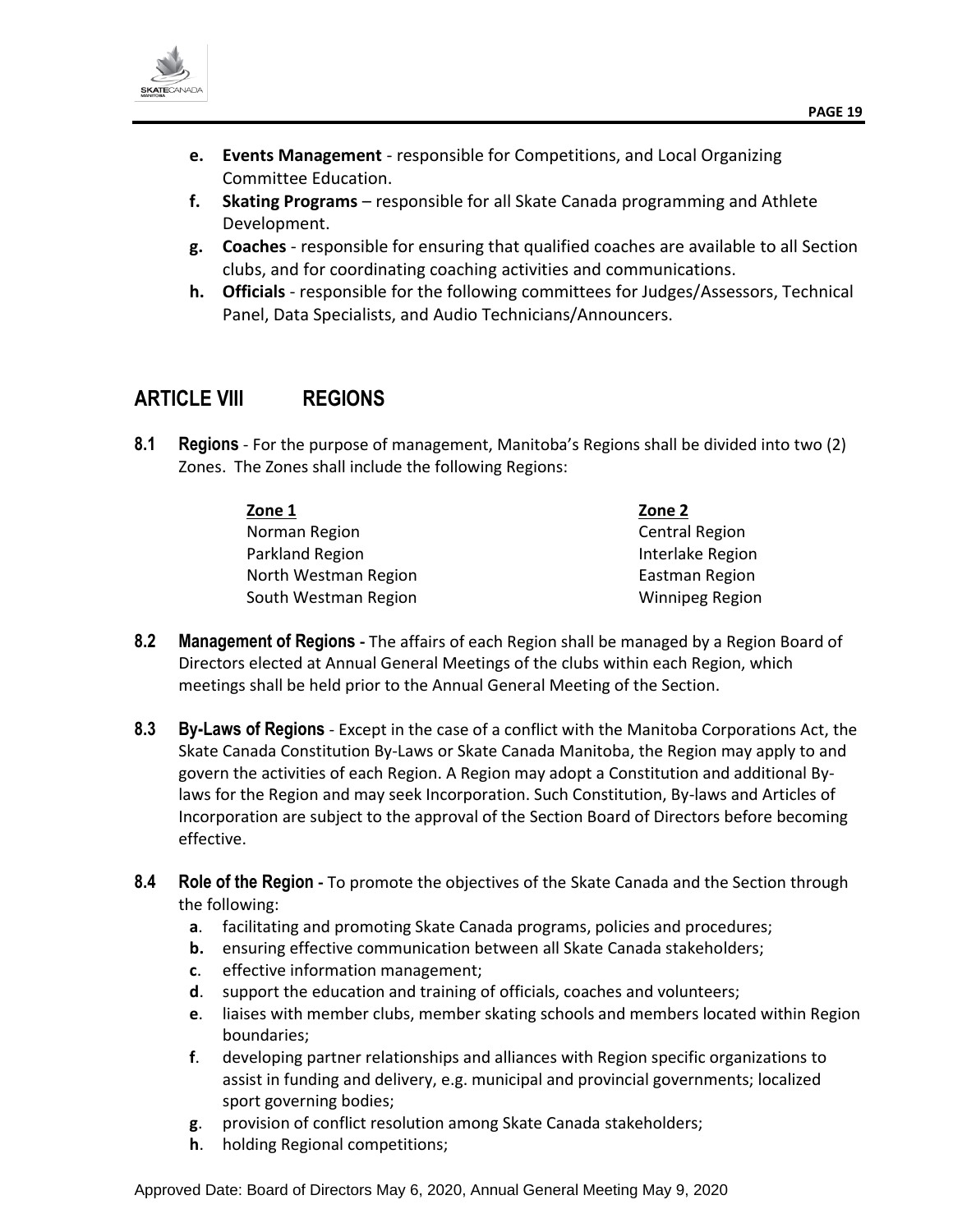

**i.** ensuring effective governance processes and systems are in place including the submission or provision of an annual report and financial statements to Skate Canada Manitoba.

## <span id="page-19-0"></span>**ARTICLE IX FINANCE AND MANAGEMENT**

- <span id="page-19-1"></span>**9.1 Fiscal Year** – Unless otherwise determined by the Board, the fiscal year of the Corporation will be April 1st to March 31st.
- <span id="page-19-2"></span>**9.2 Bank** – The banking business of the Corporation will be conducted at such financial institution as the Board may determine.
- <span id="page-19-3"></span>**9.3 Financial transactions** - All financial transactions shall be by cheque or other authorized payment process with the exception of a petty cash fund, the sum to be determined by the Executive Committee. All cheques shall be signed by the Executive Director and one Executive member or two Executive members as approved by the Board of Directors.
- <span id="page-19-4"></span>**9.4 Auditors** – At each Annual Meeting the Members will appoint an auditor to audit or conduct a review engagement of the books, accounts and records of the Corporation in accordance with the Act. The auditor will hold office until the next Annual Meeting. The auditor will not be an employee, Officer, or Director of the Corporation and must be permitted to conduct an audit or review engagement of the Corporation under the *Public Accounting Act*, 2004, as amended.
- <span id="page-19-5"></span>**9.5 Annual Financial Statements** – The Directors will approve financial statements (evidenced by signature of the Section Chair and one or more Directors) of the Corporation of the last fiscal year of the Corporation and present the approved financial statements to the Membership. The financial statements will include;
	- **a.** The financial statements;
	- **b.** Any further information respecting the financial position of the Corporation
- <span id="page-19-6"></span>**9.6 Books and Records** – The necessary books and records of the Corporation required by these By-laws or by applicable law will be necessarily and properly kept. The books and records include, but are not limited to:
	- **a.** The Corporation's articles and By-laws;
	- **b.** The minutes of meetings of the Members and of any committee of Members;
	- **c.** The resolutions of the Members and of any committee of Members;
	- **d.** The minutes of meetings of the Directors or any committee of Directors;
	- **e.** The resolutions of the Directors and of any committee of Directors;
	- **f.** A register of Directors;
	- **g.** A register of Officers;
	- **h.** Account records adequate to enable the Directors to ascertain the financial position of the Corporation on a quarterly basis.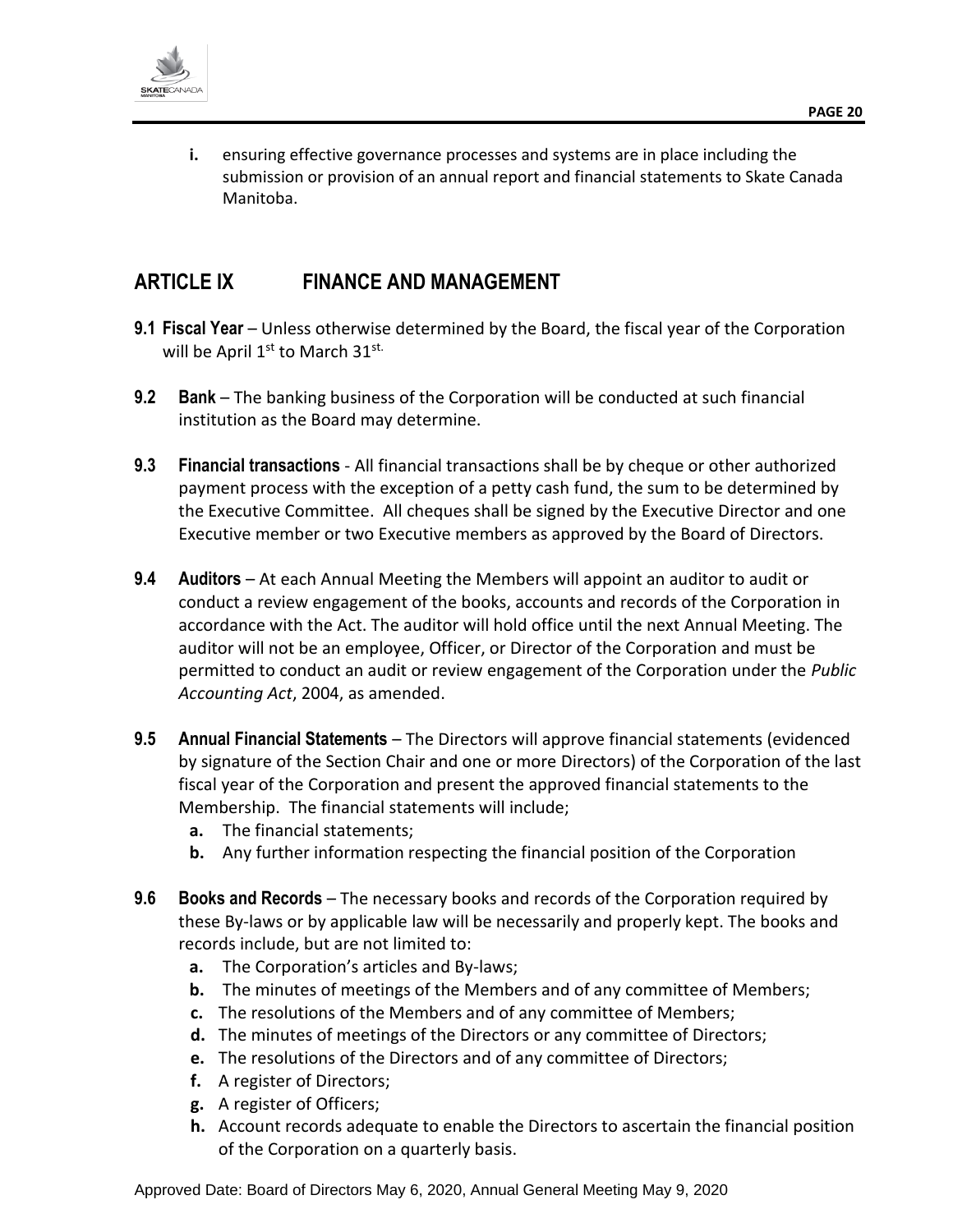

- <span id="page-20-0"></span>**9.7 Signing Authority** – From time to time the Board of Directors may authorize a Board Member , or Employee of Skate Canada Manitoba to sign for and on behalf of Skate Canada Manitoba Contracts, agreements, deeds, leases, mortgages, charges, conveyances, transfers and assignments of property, leases and discharges for the payment of money or other obligations, conveyances, transfers and assignments of shares, stocks, bonds, debentures, or other securities, agencies, powers of attorney, instruments of proxy, voting certificates, returns, documents, reports, or any other instruments in writing. In addition, the Board may direct a manner in which the person or persons by whom any particular instrument or class of instruments may or will be signed.
- <span id="page-20-1"></span>**9.8 High Value Contracts** – All financial instruments and contracts with a value larger than \$5,000 must be signed by two (2) Officers or other individuals as designated by the Board that hold the signing authority of the Corporation.
- <span id="page-20-2"></span>**9.9 Property** – The Corporation may acquire, lease, sell, or otherwise dispose of securities, lands, buildings, or other property, or any right or interest therein, for such consideration and upon such terms and conditions as the Board may determine.
- <span id="page-20-3"></span>**9.10 Borrowing** – The Corporation may borrow funds under such terms and conditions as the Board may determine, as permitted by the Act.
- <span id="page-20-4"></span>**9.11 Borrowing Restriction** – The Members may, by Special Resolution, restrict the borrowing powers of the Board but a restriction so imposed expires at the next Annual Meeting.

#### <span id="page-20-5"></span>**Remuneration**

- **9.12 No Remuneration** All Directors, Officers (with the exception of paid employees of the Corporation who have been appointed as Officers), and members of Committees (except as permitted by these By-laws) will serve their term of office without remuneration (unless approved by at a meeting of Members) except for reimbursement of expenses as approved by the Board. This section does not preclude a Director or member of a Committee from providing goods or services to the Corporation under contract or for purchase. Any Director or member of a Committee will disclose the conflict/potential conflict in accordance with these By-laws.
- <span id="page-20-6"></span>**9.13 Conflict of Interest** – A Director, Officer or member of a Committee who has an interest, or who may be perceived as having an interest, in a proposed contract or transaction with the Corporation will disclose fully and promptly the nature and extent of such interest to the Board or Committee, as the case may be, will refrain from voting or speaking in debate on such contract or transaction, will refrain from influencing the decision on such contract or transaction, and will otherwise comply with the requirements of the Act regarding conflict of interest and any Board approve Conflict of Interest Policy.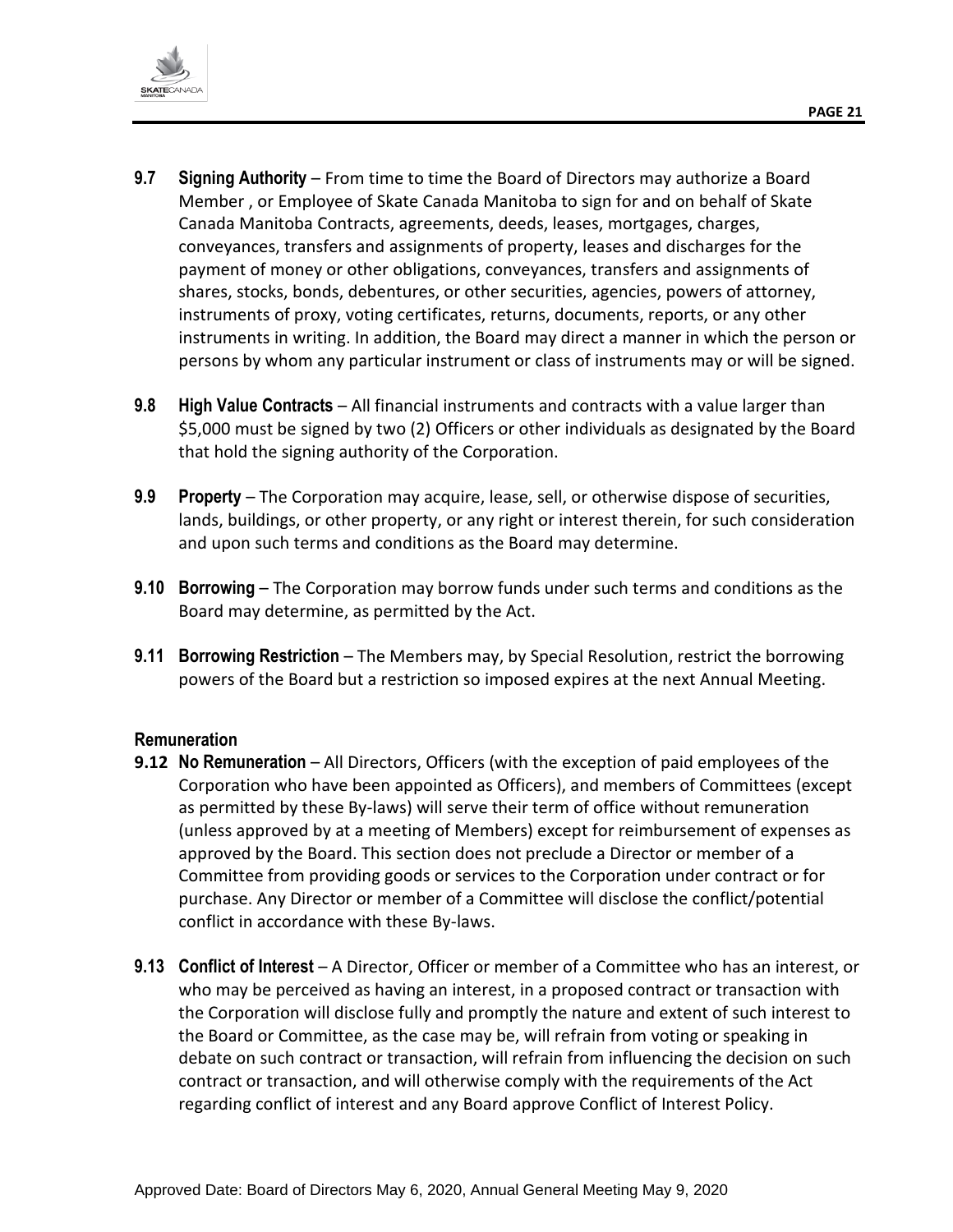

# <span id="page-21-0"></span>**ARTICLE X AMENDMENT OF BY-LAWS**

#### **10.1 Voting**

- **a**. By a simple majority of the voting Board of Directors present at a meeting duly called to amend, revise or repeal these By-Laws.
- **b**. By Ordinary Resolution of the Board. Any By-Law amendments will be submitted to the Members at the next meeting of Members and the voting members may confirm, reject or amend the By-Laws by Ordinary Resolution.
- **c**. All amendments must be approved the Board of Directors of the Corporation before presentation at the Section Annual General Meeting. Proposed amendments shall be distributed with the notice of the Meeting of the Members.
- **d.** Proposed amendments will not be accepted from the floor of the meeting
- **10.2 Effective Date** By-Law amendments are effective immediately at the close of the meeting unless otherwise indicated in the amendment motion itself.

## <span id="page-21-1"></span>**ARTICLE XI NOTICE**

- **11.1 Written Notice** In these By-laws, written notice will mean notice which is hand-delivered or provided by mail, fax, email, or courier to the address of record of the individual, Director, Officer, or Member, as applicable.
- **11.2 Date of Notice** Date of notice will be the date on which receipt of the notice is confirmed verbally where the notice is hand-delivered, electronically where the notice is faxed or emailed, or in writing where the notice is couriered, or in the case of notice that is provided by mail, five (5) days after the date the mail is post-marked.
- **11.3 Error in Notice** The accidental omission to give notice of a meeting of the Board or of the Members, the failure of any Director or Member to receive notice, or an error in any notice which does not affect its substance will not invalidate any action taken at the Meeting.

## <span id="page-21-2"></span>**ARTICLE XII DISSOLUTION**

**12.1 Dissolution** – The Corporation may be dissolved in accordance with the Act.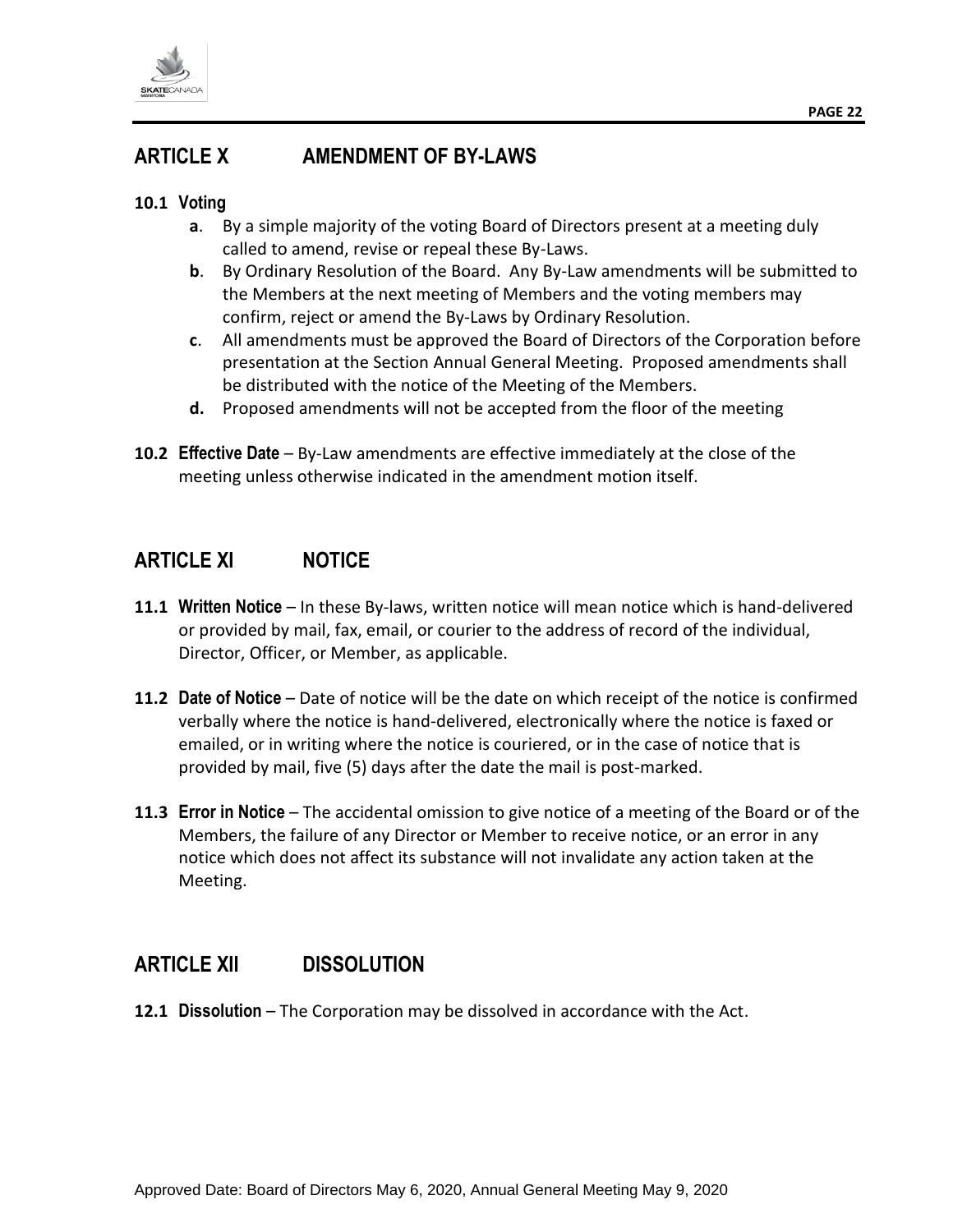

- <span id="page-22-1"></span><span id="page-22-0"></span>**13.1 Will Indemnify** – The Corporation will indemnify and hold harmless out of the funds of the Corporation each Director and any individual who acts at the Corporation's request in a similar capacity, their heirs, executors and administrators from and against any and all claims, charges, expenses, demands, actions or costs, including an amount paid to settle an action or satisfy a judgment, which may arise or be incurred as a result of occupying the position or performing the duties of a Director or and any individual who acts at the Corporation's request in a similar capacity.
- <span id="page-22-2"></span>**13.2 Will Not Indemnify** – The Corporation will not indemnify a Director or any individual who acts at the Corporation's request in a similar capacity for acts of fraud, dishonesty, bad faith, breach of any statutory duty or responsibility imposed upon him or her under the Act. For further clarity, the Corporation will not indemnify an individual unless:
	- **a.** The individual acted honestly and in good faith with a view to the best interests of the Corporation; and
	- **b.** If the matter is a criminal or administrative proceeding that is enforced by a monetary penalty, the individual had reasonable grounds for believing that his or her conduct was lawful.
- <span id="page-22-3"></span>**13.3 Insurance** – The Corporation will, at all times, maintain in force reasonable insurance including Directors and Officers liability insurance.

# <span id="page-22-4"></span>**ARTICLE XIV ADOPTION OF THESE BY-LAWS**

- <span id="page-22-5"></span>**14.1 Ratification** – These By-laws were ratified by Ordinary Resolution of the Members of the Corporation at a meeting of Members duly called and held on May 9, 2020.
- <span id="page-22-6"></span>**14.2 Repeal of Prior By-laws** – In ratifying these By-laws, the Members of the Corporation repeal all prior By-laws of the Corporation provided that such repeal does not impair the validity of any action done pursuant to the repealed By-laws